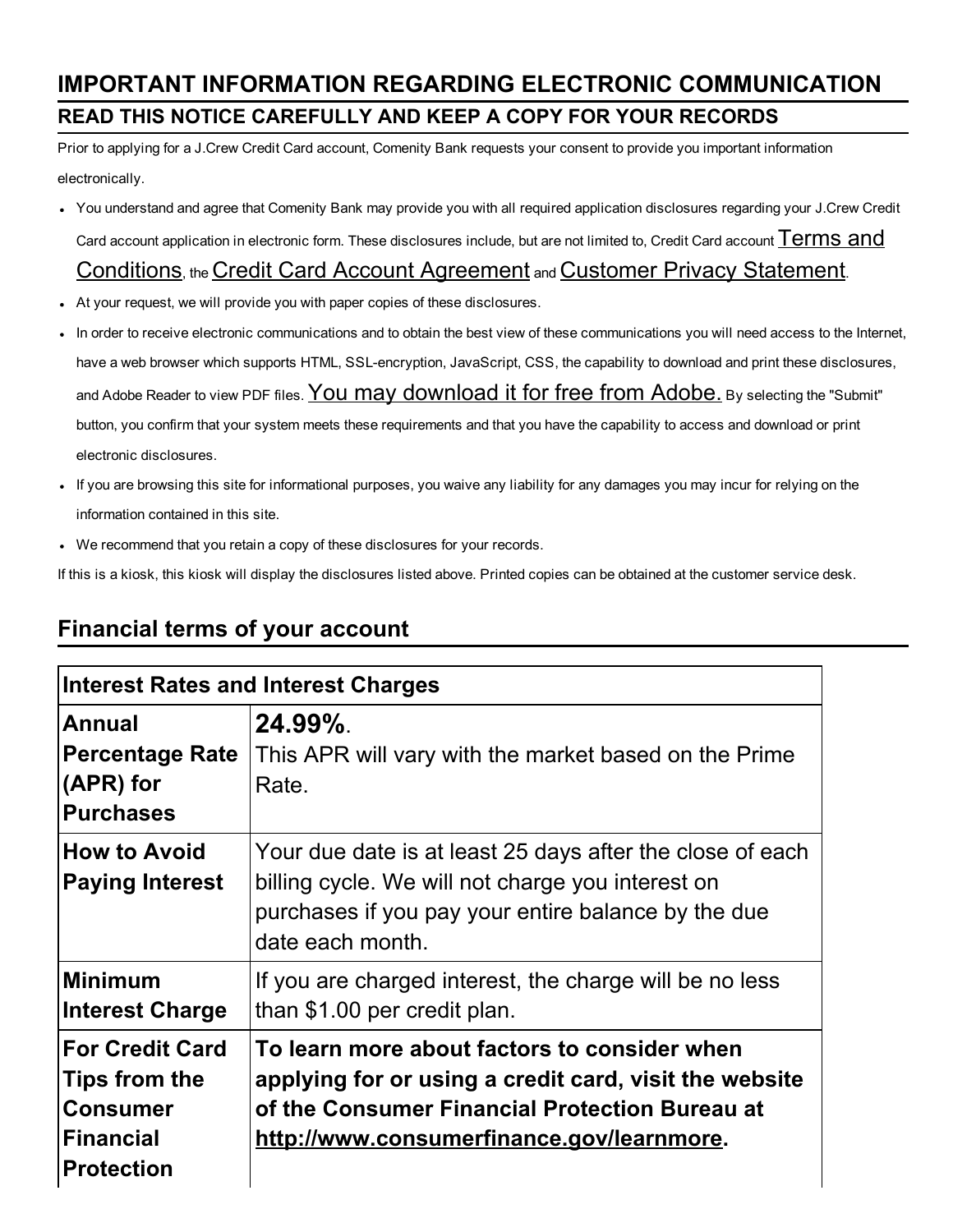| <b>Fees</b>                  |               |
|------------------------------|---------------|
| <b>Annual Fee</b>            | <b>None</b>   |
| <b>Penalty Fees</b>          |               |
| • Late Payment               | Up to \$35.00 |
| <b>-</b> Returned<br>Payment | Up to \$25.00 |

How We Will Calculate Your Balance: We use a method called "daily balance." See your Account agreement for more details.

Billing Rights: Information on your rights to dispute transactions and how to exercise those rights is provided in your account agreement.

Rate Information: The following chart provides details on your rate as of 06/27/2015. We divide the APR by 365 to determine the daily periodic rate.

|                               | $\mathbb{I}$ APR<br>Add to Index |                    | Daily Periodic<br>$\mathbb I\mathsf{Rate}$ |
|-------------------------------|----------------------------------|--------------------|--------------------------------------------|
| $\ $ Purchase APR $\ $ 21.74% |                                  | $\parallel$ 24.99% | $ 0.06846\%$                               |

We'll charge you a minimum interest charge of \$1.00 per credit plan for any billing period in which interest is due. For additional information, see Rates in Section D. Minimum Payment:

The amount you must pay each billing period ("Total Minimum Payment") is the total of minimum payments for Regular Revolving and promotional Credit Plan purchases plus any Past Due amounts. The Total Minimum Payment won't be less than \$25.00. If your Account balance is less than \$25.00, you must pay the amount indicated on your billing statement ("Statement") in full. The minimum payment due for each Regular Revolving Credit Plan will be the greater of:

(a) \$5.00; or

(b) 5% of the New Balance shown on your Statement for that Credit Plan (rounded up to the nearest \$1.00).

See Minimum Payment in Section C below for promotional credit plan minimum payment calculations.

The APR information described below is accurate as of 06/27/2015. Due to a change in the index, this information may have changed. To find out more, call us at 1-888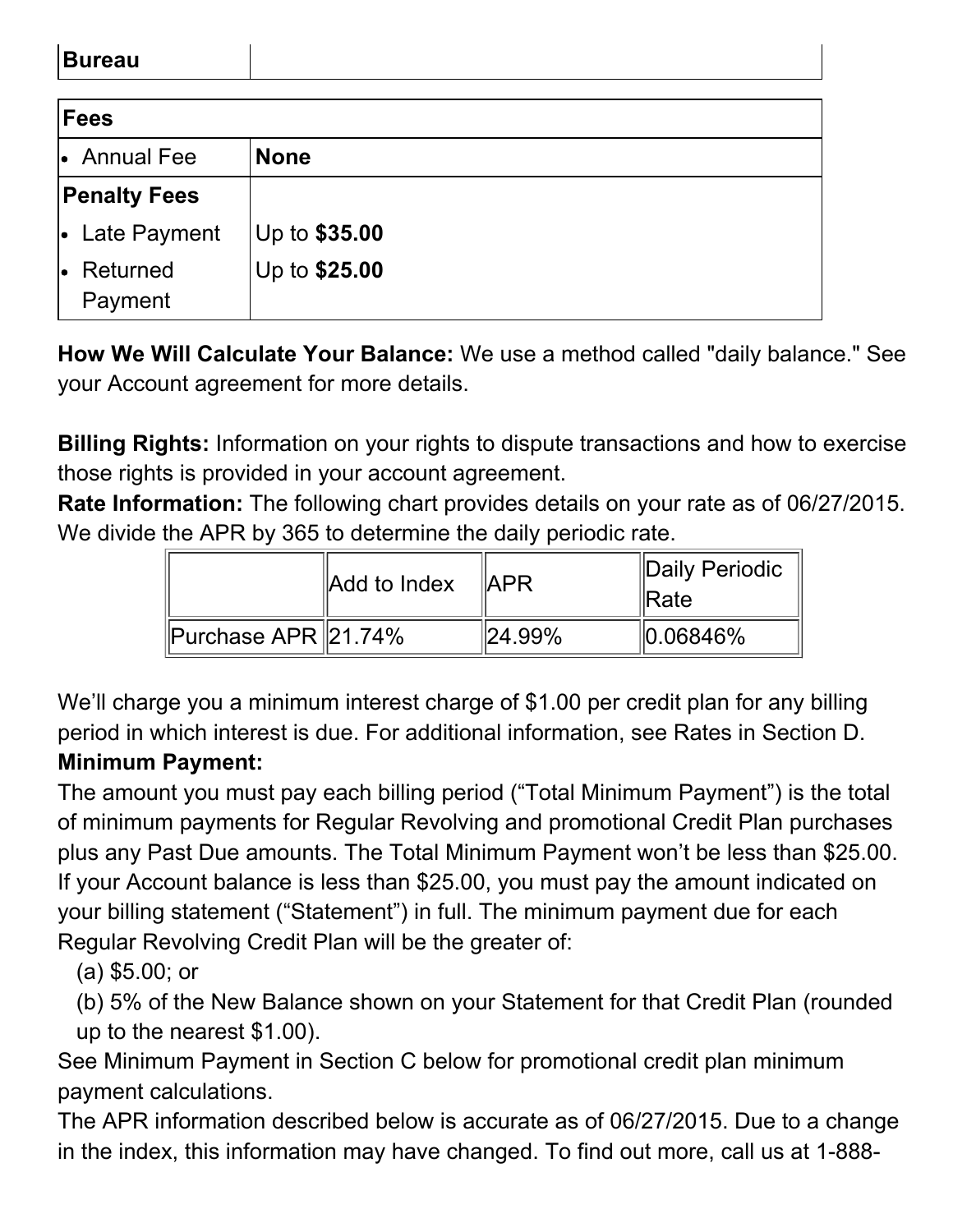428-8810 (TDD/TTY: 1-800-695-1788), or write us at Comenity Bank, PO Box 182273, Columbus, OH 43218-2273 or visit our website at comenity.net/jcrew.

# IMPORTANT INFORMATION ABOUT OPENING AN ACCOUNT

To help the government fight the funding of terrorism and money laundering activities, Federal law requires all financial institutions to obtain, verify and record information that identifies each person who opens an account. What this means for you: When you open an account, we will ask for your name, address, date of birth or other information that will allow us to identify you. We may also ask to see your driver's license or other identifying documents.

CA Residents: If you are married, you may apply for a separate account. NY, RI and VT Residents: We may order credit reports in connection with processing applications and any update, renewal or extension of credit. Upon request, we will tell you the name and address of any consumer-reporting agency that furnished a report on you. You consent to the obtaining of such reports by signing or otherwise submitting an application or solicitation. **OH Residents:** The Ohio laws against discrimination require that all creditors make credit equally available to all creditworthy customers, and that credit reporting agencies maintain separate credit histories on each individual upon request. The Ohio Civil Rights Commission administers compliance with this law. WI Residents: No provision of a marital property agreement, unilateral statement under Section 766.59 or court decree under Section 766.70 adversely affects the interest of Comenity Bank unless the Bank, prior to the time credit is granted, is furnished a copy of the agreement, statement or decree or has actual knowledge of the adverse provision when the obligation to the Bank is incurred.

### If you have been preapproved, see below for details of your offer.

*You can choose to stop receiving "prescreened" offers of credit from this and other companies by calling tollfree 18885678688. See PRESCREEN & <u>OPT-OUT NOTICE</u> below for more information about prescreened offers.* 

**PRESCREEN & OPT-OUT NOTICE:** This "prescreened" offer of credit is *based on information in your credit report indicating that you meet certain criteria. This offer is not guaranteed if you do not meet our criteria. If you do not want to receive prescreened offers of credit from this and other companies, call the consumer reporting agencies <i>toll-free, 1-888-567-8688; or write: Experian, PO Box 919, Allen, TX 75013; TransUnion, PO Box 505, Woodlyn, PA 19094; Equifax, PO Box 740123, Atlanta, GA 30374.*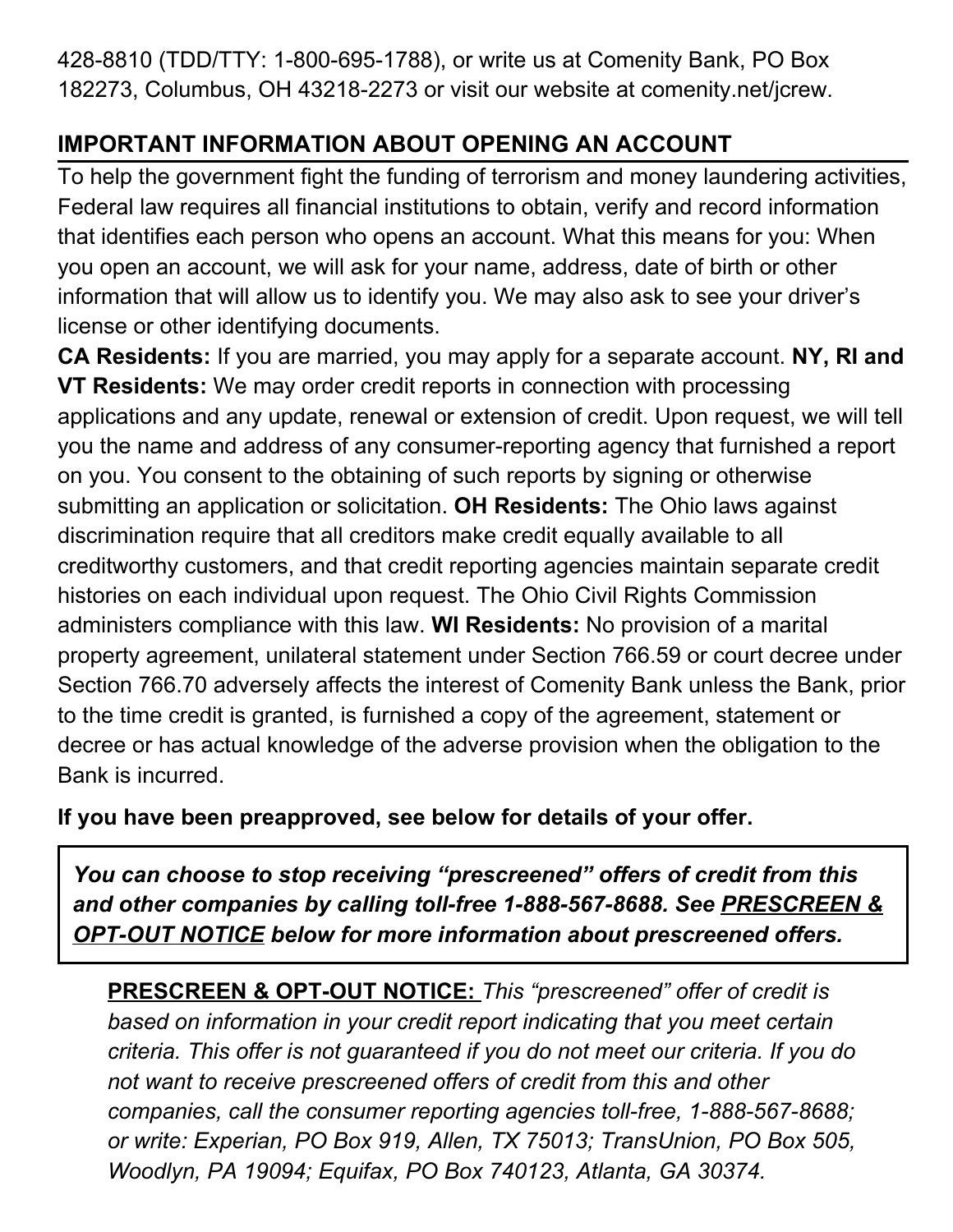I am applying to Comenity Bank for, and hereby request, a J.Crew Credit Card account for personal, family or household use. I hereby authorize Comenity Bank to investigate my credit record. The information that I have supplied is true and correct. I acknowledge that I am a permanent resident of the United States. I agree that a credit report may be obtained for any lawful purpose, including in connection with the processing of an application, or subsequently with the update, renewal or extension of credit. Upon my request, I will be informed of whether or not a consumer credit report was ordered, and if it was, I will be given the name and address of the consumer-reporting agency that furnished the report. I agree to be bound by the terms of the Credit Card Account Agreement. I acknowledge that I will receive a Credit Card Account Agreement upon approval. I also acknowledge that there is no agreement between Comenity Bank and me until Comenity Bank approves my credit application and accepts the Credit Card Account Agreement at its office in Delaware and that the Credit Card Account Agreement is deemed to be made in Delaware. Cards are issued and credit is extended by Comenity Bank, Wilmington, Delaware. PLEASE NOTE:

# BY SUBMITTING THIS CREDIT APPLICATION, YOU ARE AGREEING TO THE FOLLOWING WITH RESPECT TO CERTAIN CONSUMER INFORMATION ABOUT YOU.

You hereby authorize Comenity Bank ("us" or "we") to furnish our decision to issue an account to you to J.Crew. You hereby authorize us to furnish, if your application is approved, information concerning your account to credit bureaus, other creditors and J.Crew.

Check your information before submitting. We cannot process any submission without a complete and accurate name, address, date of birth and social security number. By submitting this Application you are acknowledging having read and understood the Important Rate, Fee and Other Cost Information and, if approved, agreeing to be bound by them.

# Your J.Crew Credit Card account agreement

This Agreement covers the Terms and Conditions of your account with us. In this document, you will find important information about using and managing your account, including a Privacy Statement and information concerning your billing rights. Your use of the account, or failure to close the account within the 30 days of receiving this document, indicates your acceptance of the terms of this agreement, including the assessment of any interest charges and fees.

Section I of this Agreement also includes a Jury Trial Waiver and an Arbitration Provision in the event of a dispute.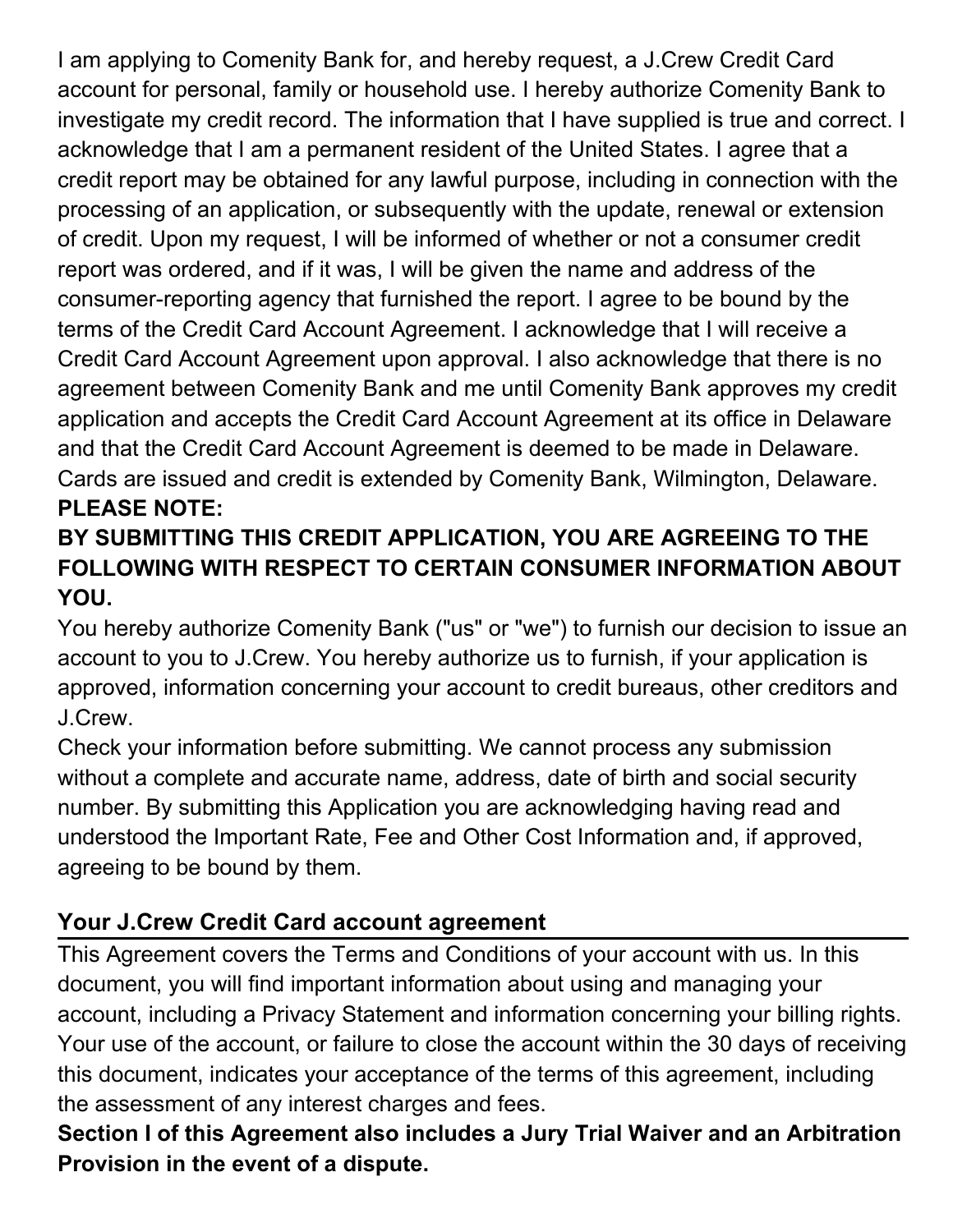- You have a right to reject this Arbitration Provision.
- If you do not reject this Arbitration Provision, it will be part of this Agreement and will:
	- Eliminate your right to a trial by jury; and
	- Substantially affect your rights, including your right to bring, join in or participate in class proceedings.

Please read each section carefully and keep this document for your records.

## In the following sections, you will find information on:

Financial terms of your account: An at-a-glance summary of the fees and charges associated with your account

- A. Getting started: the basics of your account
- B. Keeping your account in good standing: avoiding default, and what to do if your card is lost or stolen, as applicable
- C. Learning more about your account: credit plans, and credit limits, and how payments are calculated and applied
- D. Interest, fees and charges: when and how fees and costs are applied to your account
- E. Other important information: legal rights, costs, and how we'll handle changes to your account
- F. Disputes and reporting to consumer reporting agencies: data we provide, and receive from, consumer reporting agencies, and what to do if you think there is an error on your periodic statement
- G. Optional products: how to protect your account from fraud or theft, and information on services that can help pay your debt in case of emergencies
- H. Communicating with us: what happens when you contact us
- I. Arbitration and jury trial waiver: how we'll resolve disagreements, including a jury trial waiver and Arbitration provision

Privacy statement: how we collect, use, share, and protect your personal information; and the privacy choices you can make

# A. Getting Started

### **Definitions**

In this Agreement, "We," "Us" and "Our" mean Comenity Bank. "You" and "Your" mean each person who submits an application or solicitation for an Account with us. "Account" means your credit card account with us. "Card" means each credit card we issue for your Account, as applicable. "Credit Plan" means one or more payment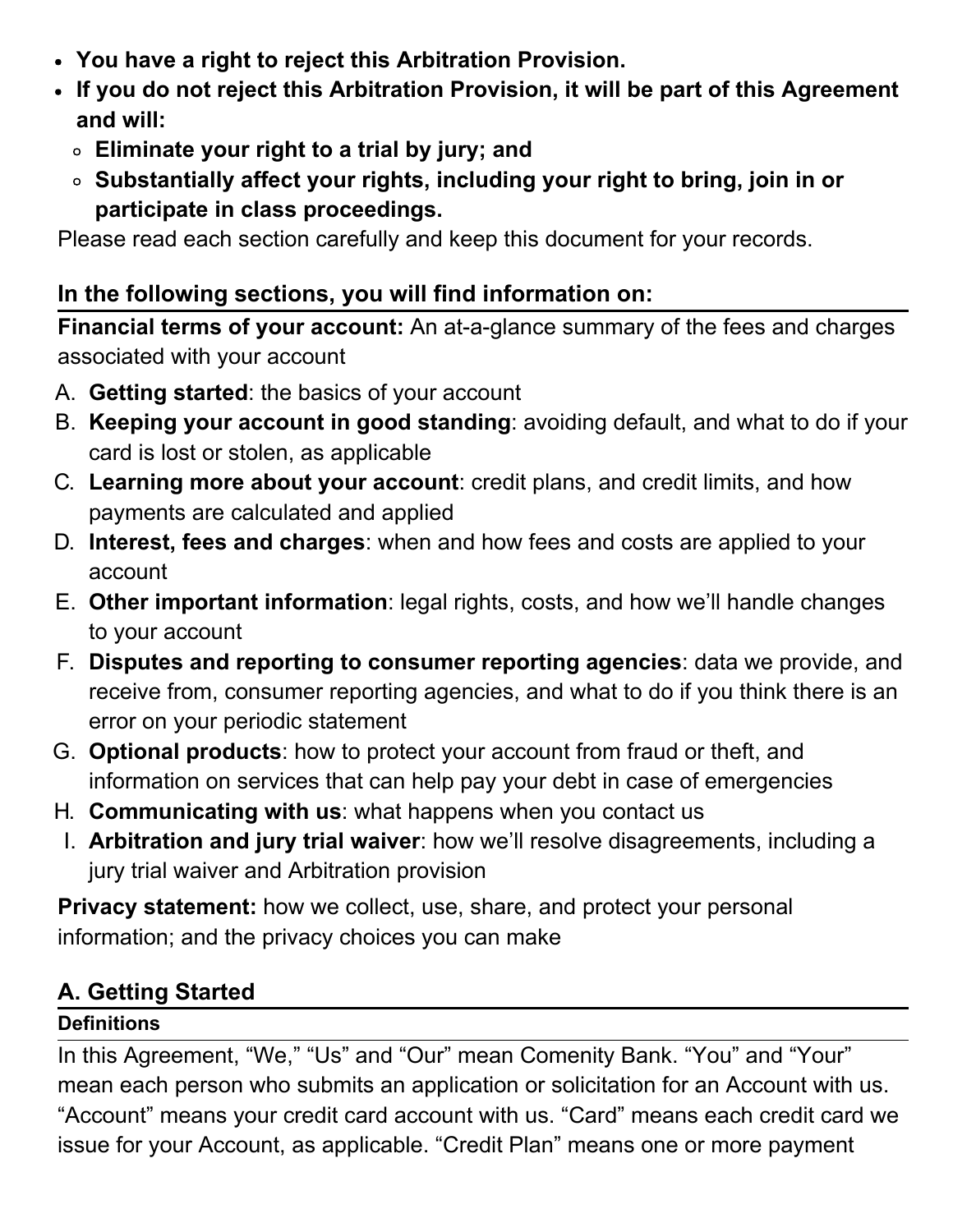program options J.Crew may ask us to offer from time to time.

## Upholding your Agreement

- You agree to the terms of this Agreement, and promise to do everything required of you. If you sign or submit an application or solicitation to obtain credit from us, you'll be legally bound by this Agreement. You're also legally bound if you sign a charge slip, or permit someone else to use the credit provided.
- You agree that the credit extended under your Account will be used only for personal, family or household purposes and not for business or commercial purpose.
- If the Account is a joint Account, you and the joint Account holder will be bound by this Agreement. Each of you will be jointly and individually responsible for repaying all amounts due. If more than one person is responsible for this Account, we will only provide billing statements and communications to one of you.
- Any authorized user of your Account will be bound by the terms of this Agreement. One additional Card may be issued with the individual name of an authorized user embossed on the Card. If you want to revoke the use of your Account by an authorized user, either write us at the address, or call us at the phone number, shown on your Statement.
- You agree to pay for all transactions made on your Account by an authorized user, whether or not such transactions were authorized by you or made for your benefit.

### Card signature (as applicable)

For your own protection, please sign your Card before using it. Keep in mind that your signature on the Card isn't a prerequisite to your obligation to pay amounts incurred on your Account.

### Using your Account

- Your Account may be used to make purchases from J.Crew and other retailers we may determine occasionally by notifying you via electronic mail, statement message, website posting, or other method.
- We reserve the right to not honor transactions related to, including, but not limited to, gambling, ATM usage at casinos, and illegal activities.

### Making payments

- Pay your Account by sending a check, money order, or cashier's check payable in U.S. dollars, to the name and address shown on your Statement specified for payments. Please don't send cash.
- Be sure to include your payment stub, do not staple your payment to the stub, use the envelope provided with your Statement and don't send any correspondence with your payment.
- If your payment doesn't meet these requirements, it may not be credited to your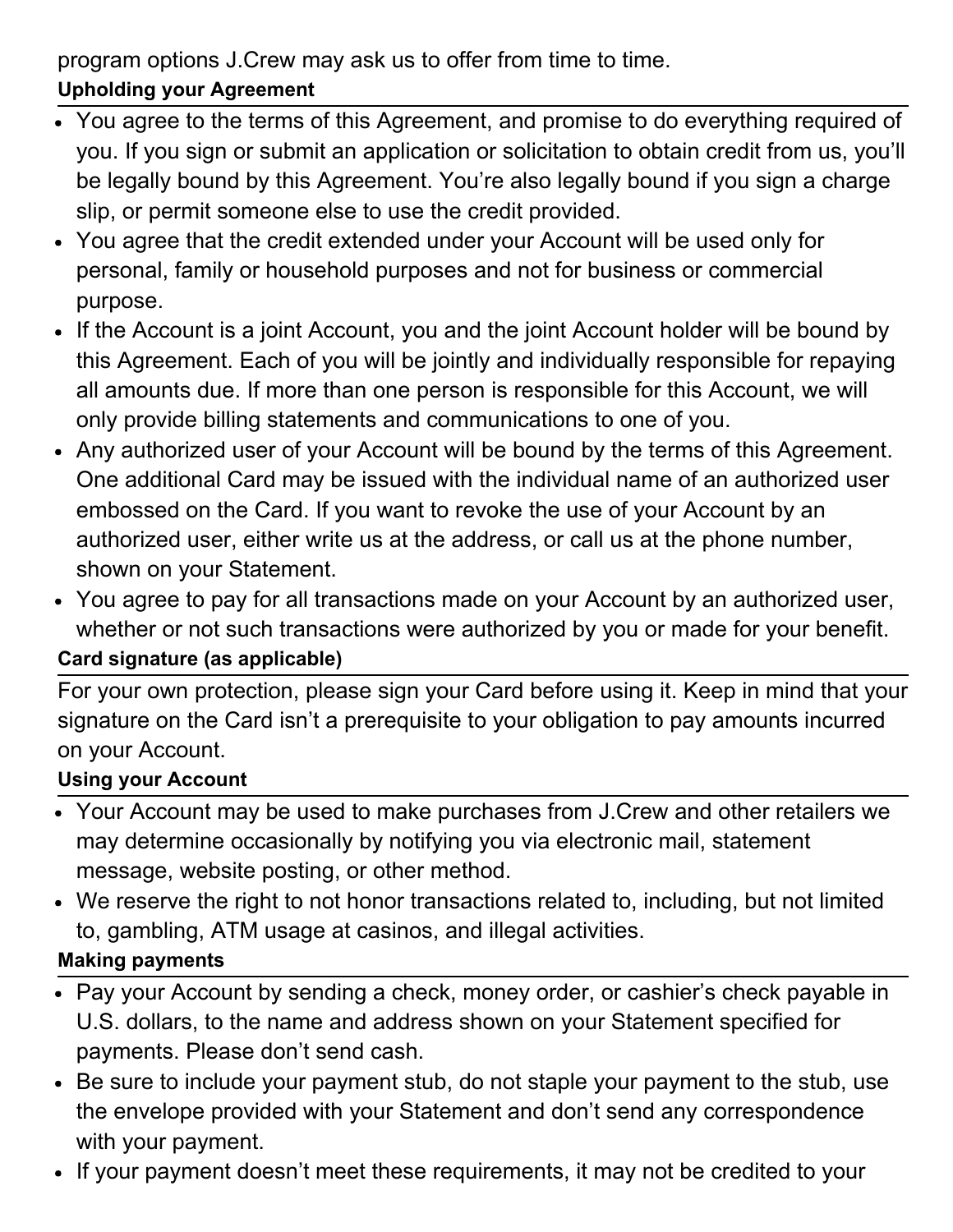Account for up to five days, or may be rejected.

- All written communications concerning disputed amounts, including any check or other payment instrument marked with "payment in full" or similar language, must be sent to 6550 North Loop 1604 East, Suite 101, San Antonio, Texas 78247-5004.
	- We may accept a payment sent to any other address without losing any of our rights.
	- No payment shall operate as an accord and satisfaction without our prior written approval.

## B. Keeping your account in good standing

## Avoiding default

# You'll be in default under this Agreement if you:

- Fail to make any payment when due
- Violate any provision of this Agreement
- Pass away
- Become the subject of bankruptcy or insolvency proceedings
- Supply us with misleading, false, incomplete or incorrect information
- Are unable or unwilling to perform the terms or conditions of this Agreement
- Fail to supply us with any information we deem necessary
- Default under any other loan or agreement you have with us or any of our affiliates
- Become incompetent
- Exceed your Credit Limit
- Issue a payment returned unpaid by your bank for any reason

If we consider your Account in default, we may suspend your ability to make charges, close your Account, require you to pay the full amount you owe immediately or take any other action permitted by law. If applicable law requires us to do so, we'll tell you in advance and/or give you the opportunity to remedy your default.

# Reporting a lost or stolen card (as applicable)

If you notice the loss or theft of your credit card or a possible unauthorized use of your card, you should write to us immediately at PO Box 182273, Columbus, OH 43218-2273 or call us at 1-888-428-8810 (TDD/TTY: 1-800-695-1788). You will not be liable for any unauthorized use that occurs after you notify us. You may, however, be liable for unauthorized use that occurs before your notice to us. In any case, your liability will not exceed \$50.

# C. Learning more about your account

## Credit Plans

• Your Account may consist of a non-promotional ("Regular Revolving") Credit Plan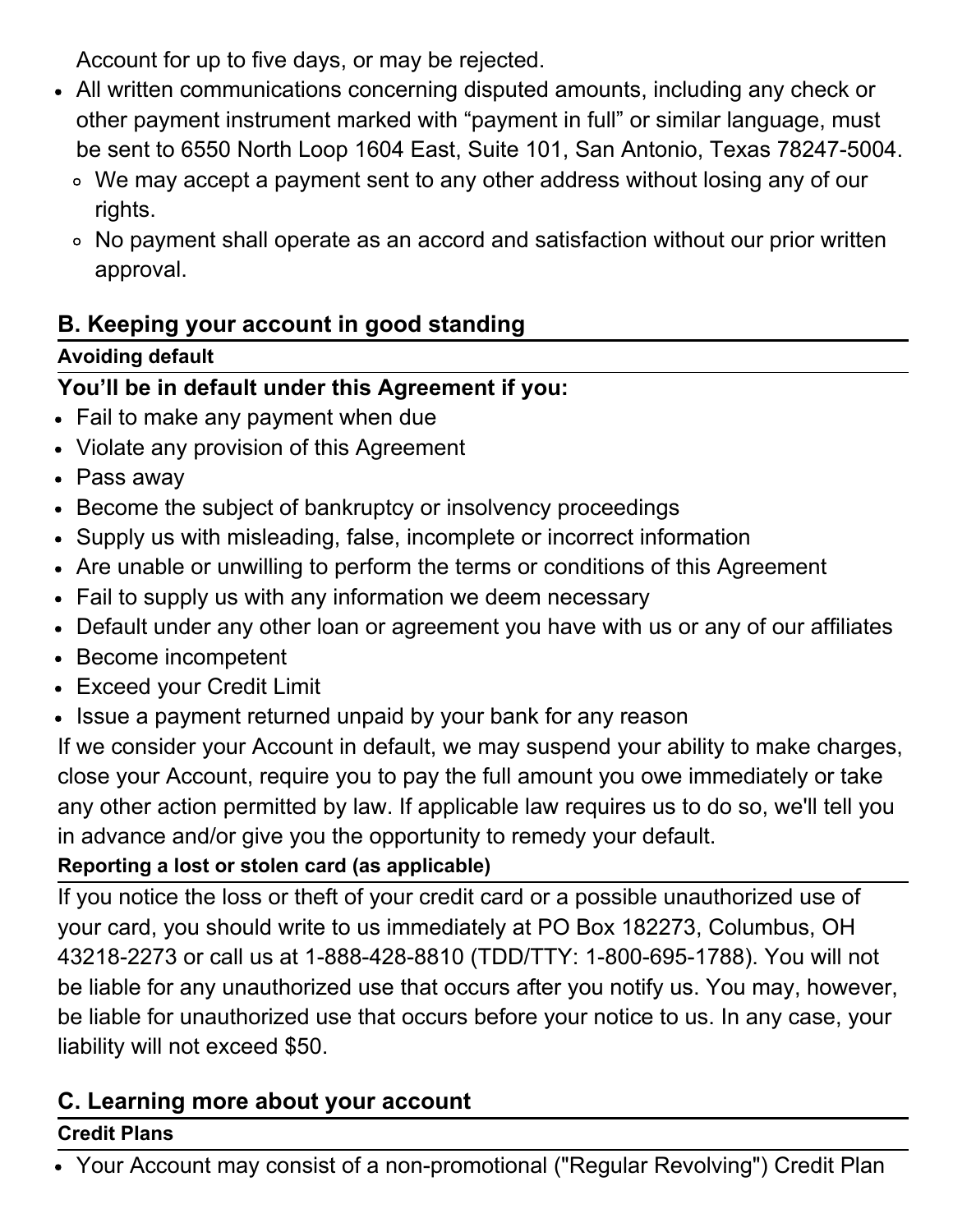and one or more promotional Credit Plans. Credit Plans offered and their particular features (including but not limited to minimum purchase requirements and minimum payment) may vary occasionally at our discretion and include one or more Regular Revolving or promotional Credit Plans.

- We may offer different promotional Credit Plans from time to time.
- If a promotional Credit Plan is offered at the time you open your Account, this Agreement will include information about the terms for the Plan, by use of an insert, attachment, or other written information provided as part of this Agreement.
- Normal late fees, returned payment fees and all other provisions apply to any promotional Credit Plan, unless inconsistent with a particular Credit Plan offering.
- If the promotional Credit Plan purchase isn't paid in full before the promotional period ends, the balance will be transferred to your Regular Revolving balance.
- Promotional Credit Plans may include:
	- Waive Interest, Payment Required
	- Waive Interest, Equal Payment
	- Waive Interest, Low Payment
	- Defer Interest, Equal Payment
	- Defer Interest, Payment Required
	- Defer Interest, Low Payment
	- Low APR, Equal Payment
	- Budget Payment

## Skip-payment option

- At our discretion, we may allow you to skip making the Minimum Payment.
- Interest charges will be assessed during the skip-payment period, but a late fee won't be imposed. This will not be considered a waiver of any of the rights granted by this Agreement.
- All other terms of your Account apply during the skip-payment period.

## Credit limit

- Your Credit Limit is the total maximum amount we permit you to owe us at any time.
- You may not exceed any Credit Limit that we set for your Account.
- If you do exceed your Credit Limit, we can still charge you for all transactions, interest and other charges without giving up any of our rights under this Agreement.
- We may change your Credit Limit at any time.

## Account cancellation

- You may cancel your Account. You're still obligated to pay the full amount you owe us.
- We may cancel your Account at any time, for any reason.
- We may refuse to authorize any purchase on your Account. We may also suspend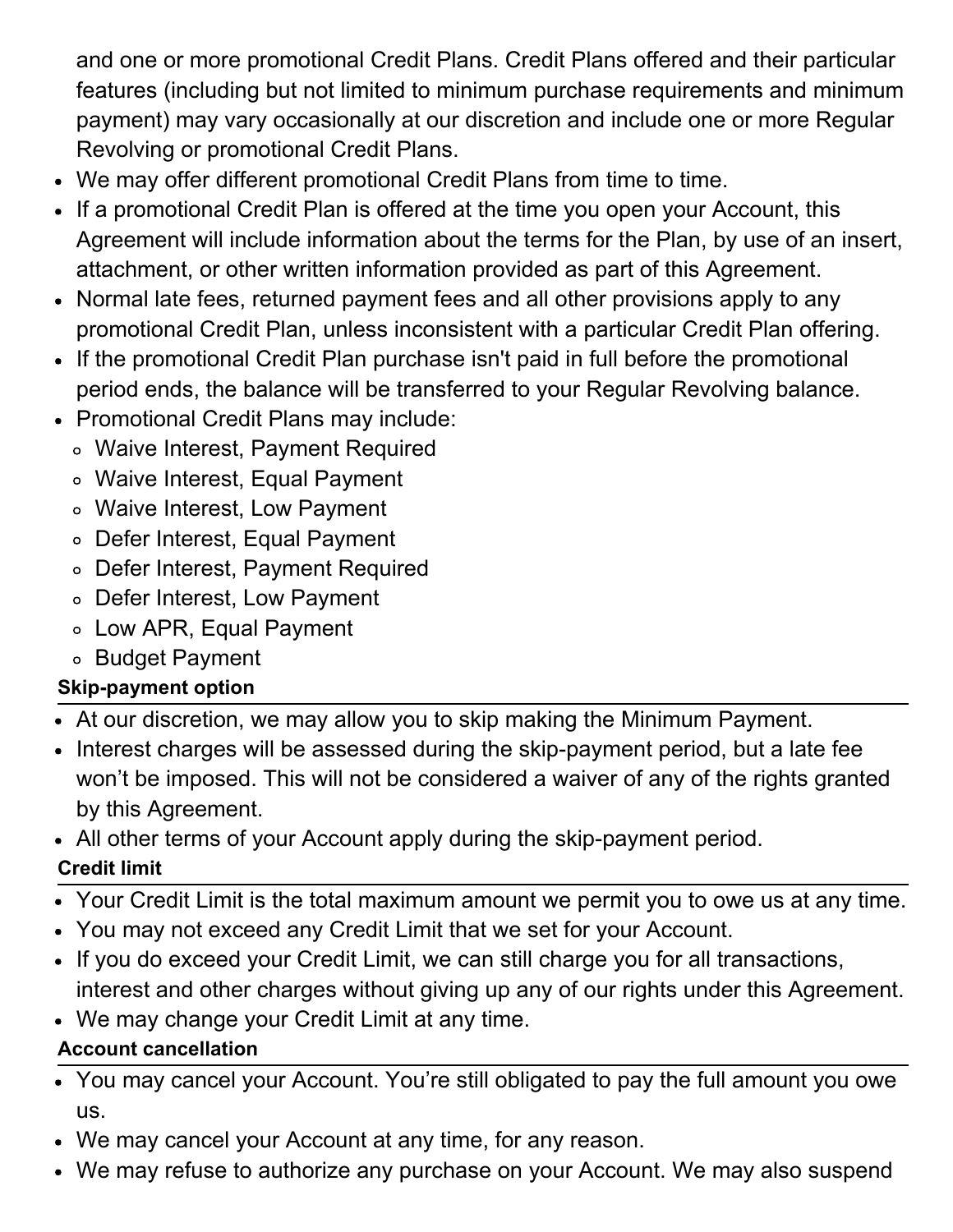your Account and your right to use your Card, including each Card you give to others.

- We may stop offering any Credit Plan at any time, for any reason.
- Cancellation or suspension of your Account doesn't negate your obligation to pay any amount you owe us.
- Cancellation of your Account includes each Card you give to others.

# Minimum Payment

- You can pay all of your Account balance at any time without penalty.
- You must pay at least the Total Minimum Payment for each billing period by the Payment Due Date shown on your Statement.
- The Minimum Payment is the total of the minimum payments for the Regular Revolving and promotional Credit Plans plus any Past Due amounts.
- The Total Minimum Payment won't be less than \$25.00. If your Account balance is less than \$25.00, you must pay the amount indicated on your Statement in full.
- The minimum payment for each Credit Plan is calculated as follows:
	- The minimum payments for Regular Revolving Credit Plans, Waive Interest, Payment Required and Defer Interest, Payment Required Credit Plans will be the greater of:
		- (a) \$5.00; or

(b) 5% (rounded up to the nearest \$1.00) of the New Balance shown on your Statement for that Credit Plan.

- The minimum payment for the Waive Interest, Equal Payment and Defer Interest, Equal Payment Credit Plans will be the amount of the purchase divided by the number of months between the date of the purchase and the promotional period end date (minimum \$5.00) rounded up to the nearest \$1.00.
- The minimum payment for the Low APR, Equal Payment Credit Plan will be the amount of the purchase including the calculated interest charges that will be assessed from the date of purchase through the end of the promotional period divided by the number of months between the date of the purchase and the promotional period end date (minimum \$5.00) rounded up to the nearest \$1.00.
- The minimum payment for the Waive Interest, Low Payment and Defer Interest, Low Payment Credit Plans will be the greater of:
	- (a) \$5.00 or

(b) 1.0% (rounded up to the nearest \$1.00) of the New Balance shown on your Statement for that Credit Plan.

# Payment application

We reserve the right to apply payments equal to or less than the Total Minimum Payment however we see fit, which may result in balances subject to lower interest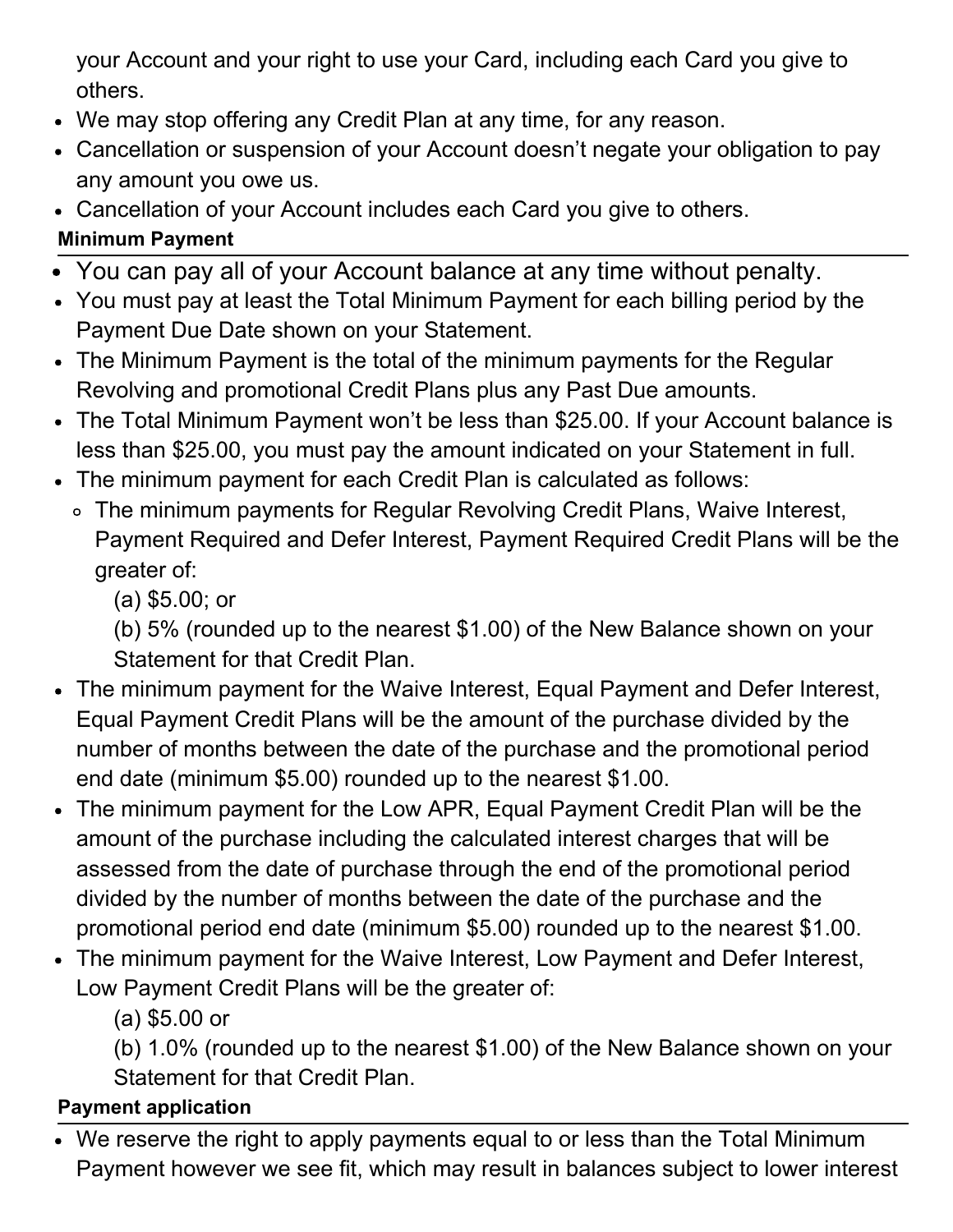rates being paid prior to other balances. This may also result in higher interest charges.

- Any payment you make in excess of the required Total Minimum Payment will be allocated to your Account as required by applicable law.
- Excess payments received before a deferred interest promotion expires are applied to the deferred interest promotional balance first in the last two billing periods of the promotional period.

# D. Interest, fees and charges

## Interest charges

- If you make a purchase under a Regular Revolving Credit Plan, interest charges won't be imposed in any billing period in which (i) no Previous Balance exists or (ii) payments received and credits issued by the Payment Due Date, equal or exceed the Previous Balance.
- If the New Balance shown on your last Statement isn't paid in full by the Payment Due Date shown on your last Statement, there will be an interest charge on each purchase from the date of purchase.
- If you make a purchase under any Waive Interest Credit Plan, we won't charge interest on the purchase if you pay the total purchase amount before the end of the promotional period. If you don't pay the total purchase amount before the end of the promotional period, we'll add the remaining amount to your Regular Revolving balance. We'll also begin charging interest on the purchase from the first day after the promotional period ends.
- If you make a purchase under any Defer Interest Promotional Credit Plan and don't pay the total amount before the end of the promotional period, we'll add the remaining purchase amount and the amount of accrued interest to your Regular Revolving balance.
- If you make a purchase under a Low APR, Equal Payment Credit Plan, interest will be assessed from the date of purchase through the end of the promotional period. How we calculate Interest Charges on your Account

We calculate interest separately for each Credit Plan, using a "Daily Balance" to determine interest charges for each billing period. Our calculation method is as follows:

- We start with the beginning balance on your Account each day (including unpaid interest charges and fees).
- We subtract any payments or credit adjustments (treating any net credit balance as a zero balance) and add new transactions and debit adjustments posted as of that day. This gives us the "Partial Daily Balance" for the day.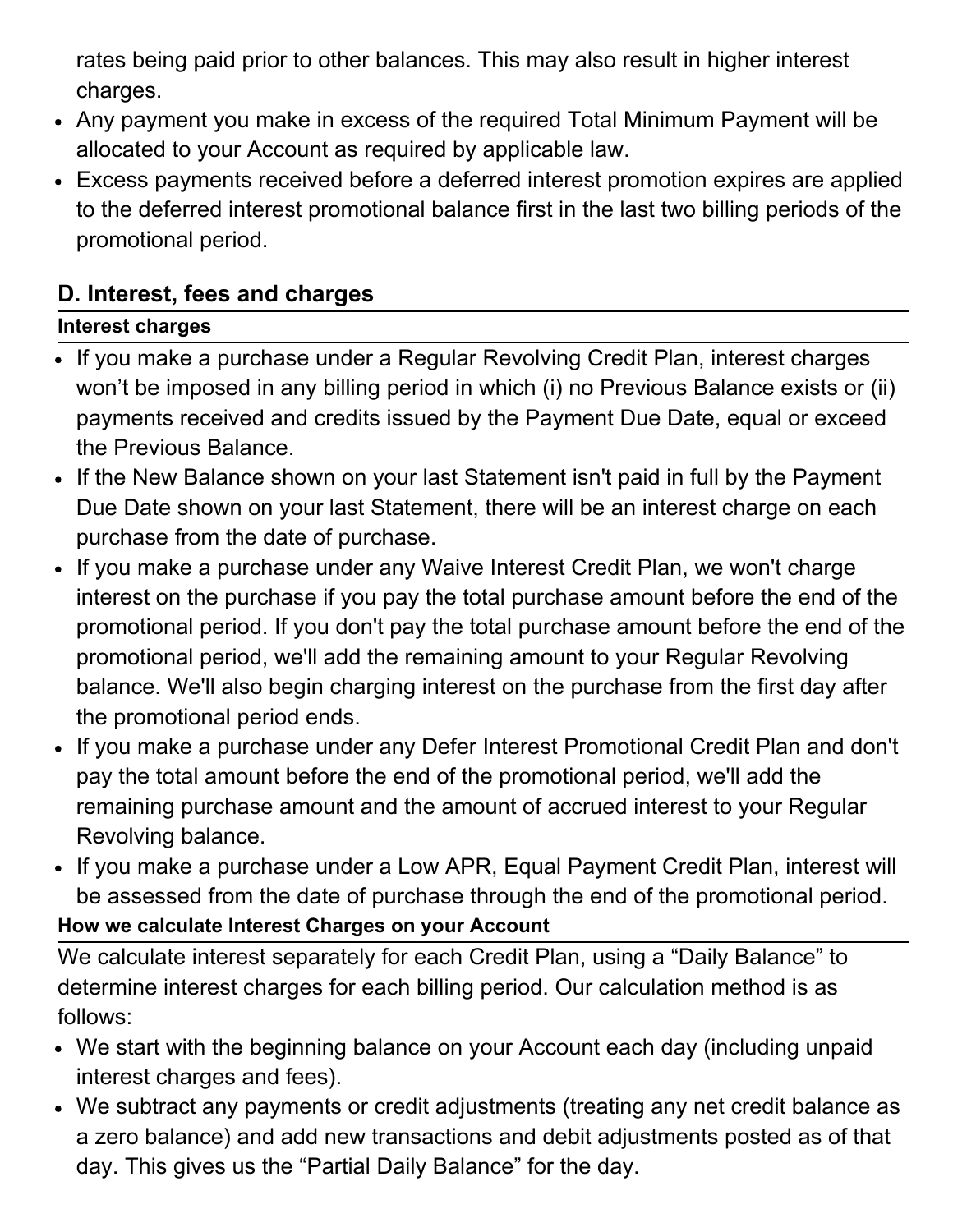- We then multiply the Partial Daily Balance for the day by the Daily Periodic Rate. This gives us the "Daily Interest Charge" for the day, which we add to the day's Partial Daily Balance.
- We've now determined the "Daily Balance," which will be the beginning balance for the following day. This results in daily compounding of interest charges.
- At the end of each billing period, we add together each Credit Plan's Daily Interest Charge, which gives us the total interest charge.
- Your Statement will show a Balance Subject to Interest Rate, which is the sum of the Daily Balances for each day in the billing period divided by the total number of days.

### Rates

- The Index in effect for each billing period will be the highest "Prime Rate" of interest as published in the "Money Rates" section of *The Wall Street Journal* for the calendar month preceding the month in which the billing period begins, rounded upward if necessary, to the nearest .001% ("Index").
- Any variable APR may increase if the Index increases.
- An increase or decrease in the APR will result in a corresponding increase or decrease in the amount of interest and may increase the Total Minimum Payment. Other fees and charges

You agree to pay the following fees and charges:

- Late Fee: If you don't pay at least the Minimum Payment Due by the Payment Due Date, we will charge you a late fee.
	- The fee is \$25.00 if you were not charged a late fee during any of the prior six billing periods.
	- Otherwise, the fee is \$35.00.
	- This fee will never exceed the minimum payment due that was due immediately prior to the date on which the fee was assessed
- Returned Payment Fee: We may charge you a fee for each payment that your bank doesn't honor for any reason.
	- The fee is \$25.00 if you were not charged a returned payment fee during any of the prior six billing periods.
	- This fee will never exceed the minimum payment due that was due immediately prior to the date on which the fee was assessed.
- Although we may decide to do so, we aren't required to attempt to collect a payment more than once.
- Document Fees: If we provide you with a copy of any Statement, sales draft or similar document at your request (except in connection with billing error inquiries or resolution), we may charge the Account the following fee(s), subject to any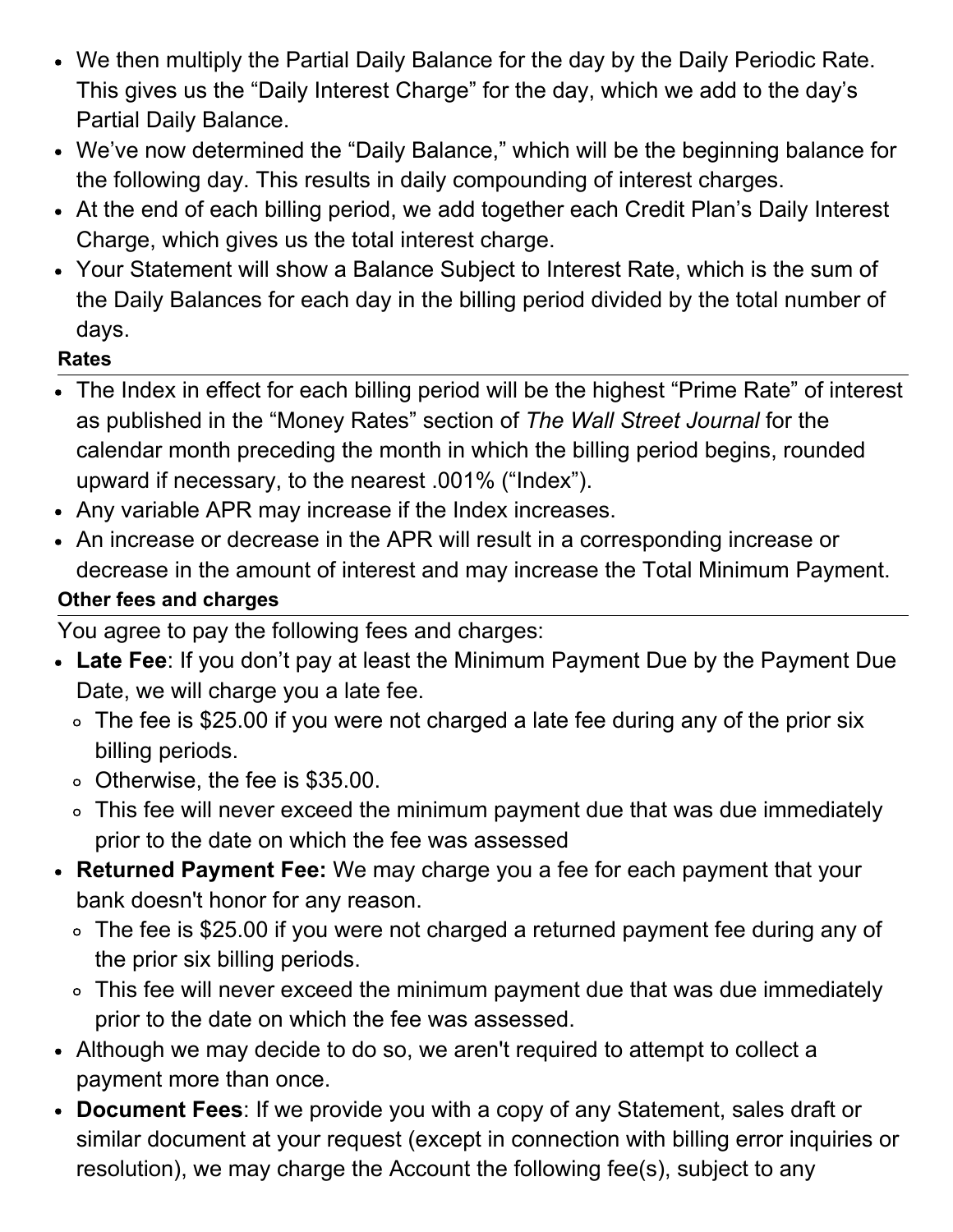limitations of applicable law:

- $\circ$  Statement copy \$6.00
- o Sales/Credit Draft copy \$6.00
- o Check/Money Order copy \$6.00
- Alternative Payment Method Fee: We may offer alternative payment methods that allow you to make individual, expedited payments to your Account over the phone. If you choose to use this payment method, we may assess the current fee we charge for this service, subject to any limitations of applicable law. Currently, that fee is up to \$15.00 but may change. We'll let you know the current fee before you authorize any payment(s), and you can withdraw your request if you don't want to pay the fee.

## E. Other important information

#### Collection costs

To the extent not prohibited by applicable law, you agree to pay the reasonable costs for collecting amounts due, including reasonable attorney's fees and court costs incurred by us or another person or entity.

#### Changes

We may add, change, or delete the terms of your Account. If required by applicable law, we will give you advance written notice of the change(s) and a right to reject the change(s).

#### Security Interest

You grant us a security interest in all goods you purchase through the use of the Account, now or at any time in the future and in all accessions to and proceeds of such goods. We waive any security interest we may have in your principal dwelling, to the extent that it would otherwise secure any obligation arising hereunder.

#### Changes to your information

You agree to notify us immediately of any changes to your name, mailing address, electronic mail address or telephone number(s).

#### Governing Law

THIS AGREEMENT IS GOVERNED BY DELAWARE AND APPLICABLE FEDERAL LAW. THIS IS THE LAW WE ARE SPEAKING OF WHEN WE REFER TO A TERM PERMITTED OR REQUIRED BY APPLICABLE LAW.

#### Transfer of Rights/Assignment

Your rights under this Agreement can't be transferred by you, by operation of law or otherwise, but your obligations will be binding upon your estate or personal representatives. We may transfer or assign your Account and/or this Agreement, or any of our rights under this Agreement, to another person or entity at any time without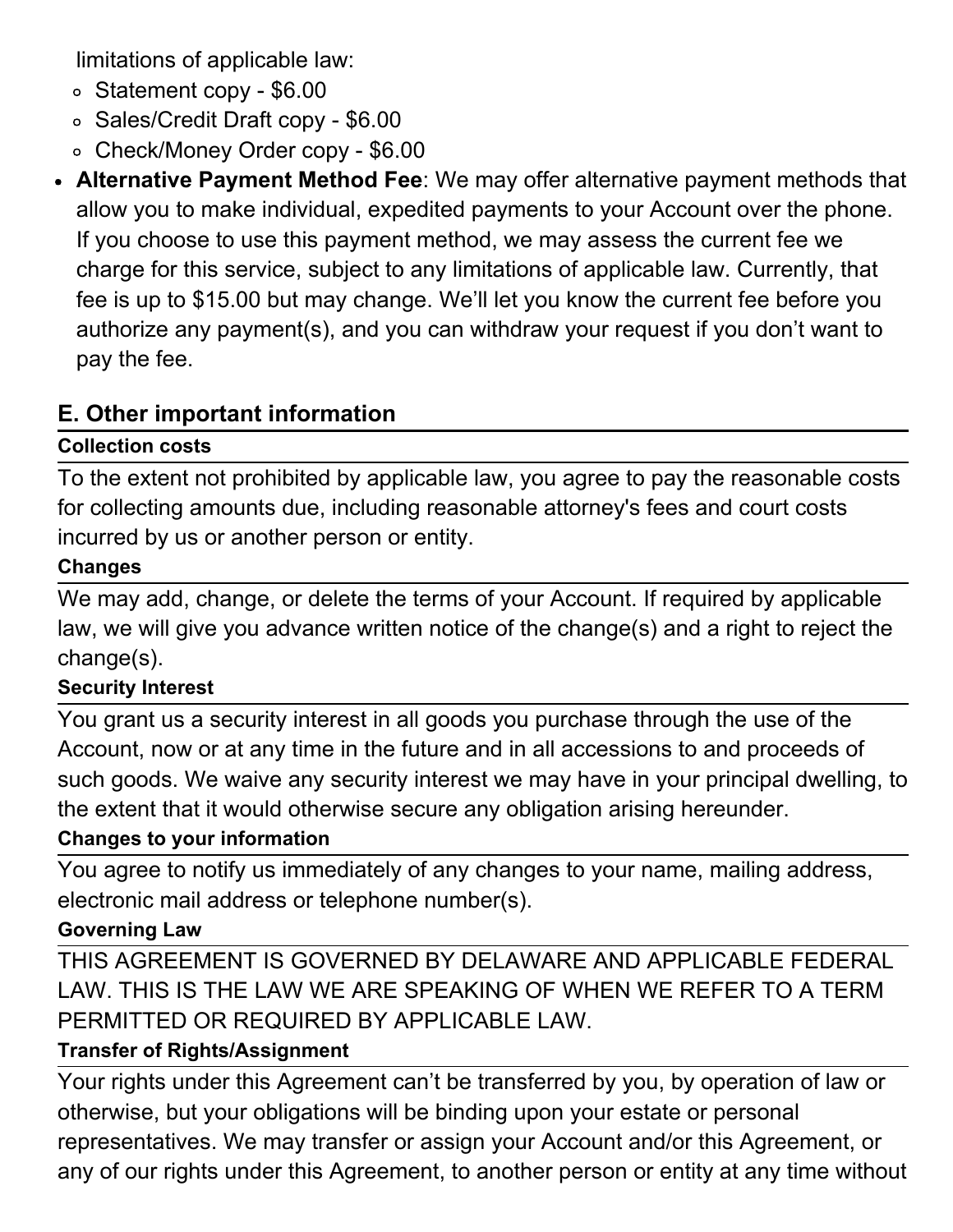prior notice to you or your consent.

### No Waiver of Rights

We can delay enforcing our rights under this Agreement without losing them. **Severability** 

If any provision of this Agreement is in conflict with applicable law, that provision will be considered to be modified to conform with applicable law.

### Notice to New Jersey Residents

All provisions of this agreement are valid, enforceable and applicable in New Jersey.

## F. Disputes and reporting to consumer reporting agencies

### Credit Reports

- You give us permission to investigate your credit record.
- You agree that a credit report may be requested in connection with the processing of your credit application. A report may also be requested in connection with a credit extension, revolve line or credit limit request, Account renewal or update, Account collection action, or dispute investigation. Upon request, we will tell you the name and address of any consumer reporting agency that furnished a report on you. You consent to the obtaining of such reports by signing or otherwise submitting an application or solicitation.
- You understand that we may report negative information (such as, late payments, missed payments, or other defaults) about your Account to consumer reporting agencies.
- You give us permission to provide information about your Account to consumer reporting agencies and other creditors, as well as to the retailer whose name appears on your Cards.

### Credit report disputes

If you believe the Account information we reported to a consumer reporting agency is inaccurate, you may submit a direct dispute to Comenity Bank, PO Box 182789, Columbus, Ohio 43218-2789.

Your written dispute must provide sufficient information to identify the Account and specify why the information is inaccurate:

- Account Information: Your name and Account number
- Contact Information: Your address and telephone number
- Disputed Information: Identify the Account information disputed and explain why you believe it is inaccurate
- Supporting Documentation: If available, provide a copy of the section of the credit report showing the Account information you are disputing

We will investigate the disputed information and report the results to you within 30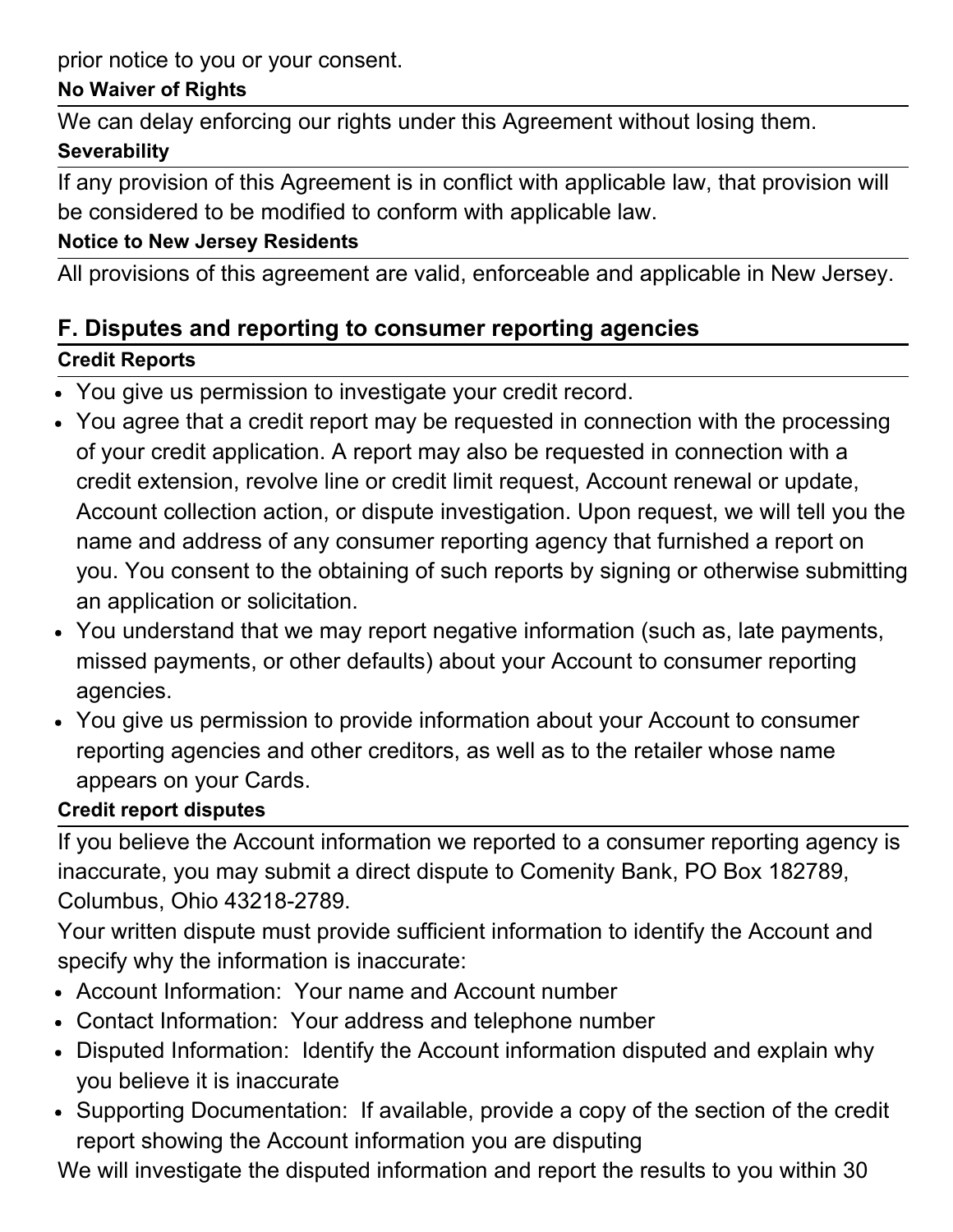days of receipt of the information needed for our investigation. If we find that the Account information we reported is inaccurate, we will promptly provide the necessary correction to each consumer reporting agency to which we reported the information.

## Your Billing Rights: Keep This Document For Future Use

This notice tells you about your rights and our responsibilities under the Fair Credit Billing Act.

# *What To Do If You Find A Mistake On Your Statement*

If you think there is an error on your statement, write to us at: Comenity Bank, PO Box 182782, Columbus, Ohio 43218-2782

In your letter, give us the following information:

- Account information: Your name and account number.
- Dollar amount: The dollar amount of the suspected error.
- Description of problem: If you think there is an error on your bill, describe what you believe is wrong and why you believe it is a mistake.

You must contact us:

- Within 60 days after the error appeared on your statement.
- At least 3 business days before an automated payment is scheduled, if you want to stop payment on the amount you think is wrong.

You must notify us of any potential errors in writing. You may call us, but if you do we are not required to investigate any potential errors and you may have to pay the amount in question.

# *What Will Happen After We Receive Your Letter*

When we receive your letter, we must do two things:

- 1. Within 30 days of receiving your letter, we must tell you that we received your letter. We will also tell you if we have already corrected the error.
- 2. Within 90 days of receiving your letter, we must either correct the error or explain to you why we believe the bill is correct.

While we investigate whether or not there has been an error:

- We cannot try to collect the amount in question, or report you as delinquent on that amount.
- The charge in question may remain on your statement, and we may continue to charge you interest on that amount.
- While you do not have to pay the amount in question, you are responsible for the remainder of your balance.
- We can apply any unpaid amount against your credit limit.

After we finish our investigation, one of two things will happen:

*If we made a mistake*: You will not have to pay the amount in question or any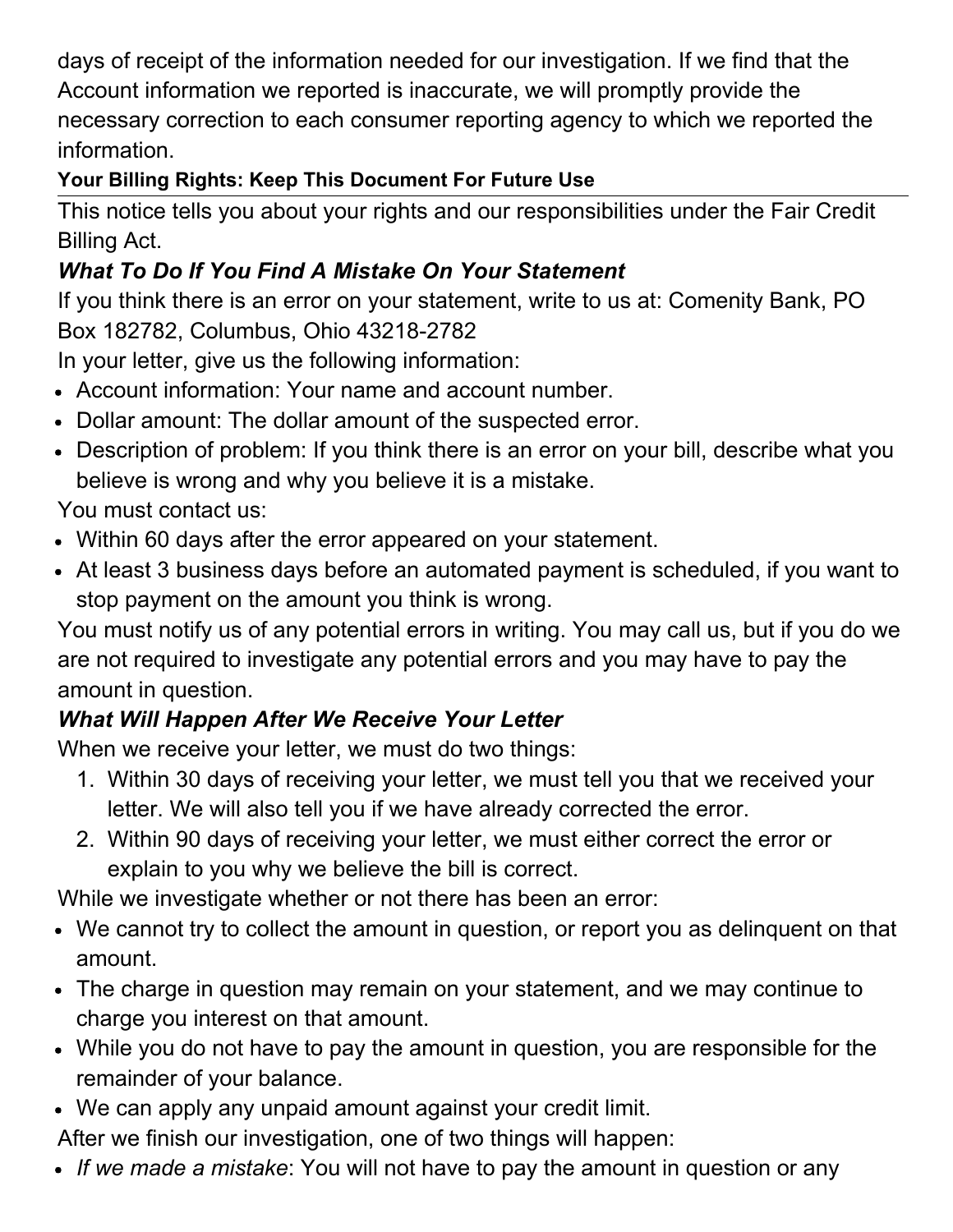interest or other fees related to that amount.

*If we do not believe there was a mistake*: You will have to pay the amount in question, along with applicable interest and fees. We will send you a statement of the amount you owe and the date payment is due. We may then report you as delinquent if you do not pay the amount we think you owe.

If you receive our explanation but still believe your bill is wrong, you must write to us within 10 days telling us that you still refuse to pay. If you do so, we cannot report you as delinquent without also reporting that you are questioning your bill. We must tell you the name of anyone to whom we reported you as delinquent, and we must let those organizations know when the matter has been settled between us.

If we do not follow all of the rules above, you do not have to pay the first \$50 of the amount you question even if your bill is correct.

# *Your Rights If You Are Dissatisfied With Your Credit Card Purchases*

If you are dissatisfied with the goods or services that you have purchased with your credit card, and you have tried in good faith to correct the problem with the merchant, you may have the right not to pay the remaining amount due on the purchase. To use this right, all of the following must be true:

- 1. The purchase must have been made in your home state or within 100 miles of your current mailing address, and the purchase price must have been more than \$50. (Note: Neither of these are necessary if your purchase was based on an advertisement we mailed to you, or if we own the company that sold you the goods or services.)
- 2. You must have used your credit card for the purchase. Purchases made with cash advances from an ATM or with a check that accesses your credit card account do not qualify.
- 3. You must not yet have fully paid for the purchase.

If all of the criteria above are met and you are still dissatisfied with the purchase, contact us in writing at:

Comenity Bank

PO Box 182782, Columbus, Ohio 43218-2782

While we investigate, the same rules apply to the disputed amount as discussed above. After we finish our investigation, we will tell you our decision. At that point, if we think you owe an amount and you do not pay, we may report you as delinquent.

# G. Optional products

### Credit insurance (as applicable)

Purchasing credit insurance is optional. If you do choose to carry credit insurance coverage, the premium charge will be added to your Account as a purchase on the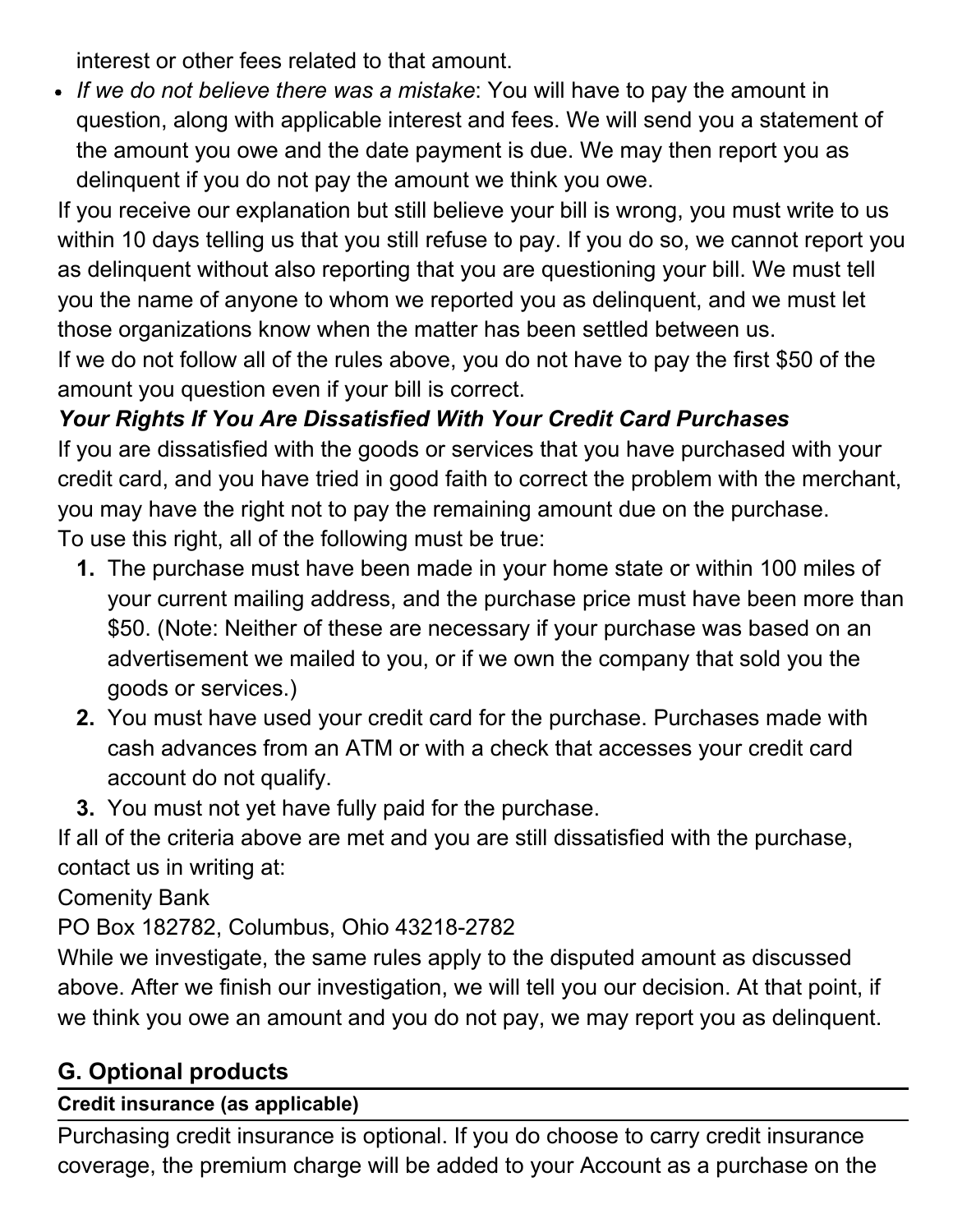## last day of each billing period. You can cancel your coverage at any time. Account Assure Debt cancellation (as applicable)

- Purchasing Account Assure is optional.
- Your decision whether or not to purchase Account Assure won't affect your application for credit or the terms of any existing credit agreement you have with us.
- The monthly fee for Account Assure is based on the outstanding monthly balance on your Account each month and will be added to your Statement.
- We'll provide additional information before you're required to pay for Account Assure. This will include a copy of the terms and conditions pertaining to Account Assure.
- You can cancel your Account Assure at any time.
- There are eligibility requirements, conditions, and exclusions that could prevent you from receiving benefits under Account Assure.
- Be sure to carefully read the Addendum for a full explanation of the terms of Account Assure.

# H. Communicating with us

## Communicating to you about your Account

If we need to contact you to service your Account or to collect amounts you owe to us, you give direct consent to us, as well as servicers, agents, independent contractors, contractors, debt collectors or collection agencies, and to anyone to whom we may sell your account, to communicate with you in any way, such as calling, texting, or email via:

- 1. Your cell, landline, text number or any number you provide, use to contact us, or any number which you may utilize, or to any other device or service for which you may be charged for the call, including, but not limited to, Voice Over Internet Protocol ("VOIP");
- 2. Any email address you provide to us or one of our merchants;
- 3. Automated telephone dialing systems;
- 4. Pre-recorded or artificial voice messages and any other form of communication.

You also agree that these communications aren't unsolicited for purposes of any state or federal law and you understand that communications may result in additional mobile, text message, data charges or other charges.

#### Phone monitoring

• To provide you with high-quality service, phone communication with us is monitored and/or recorded.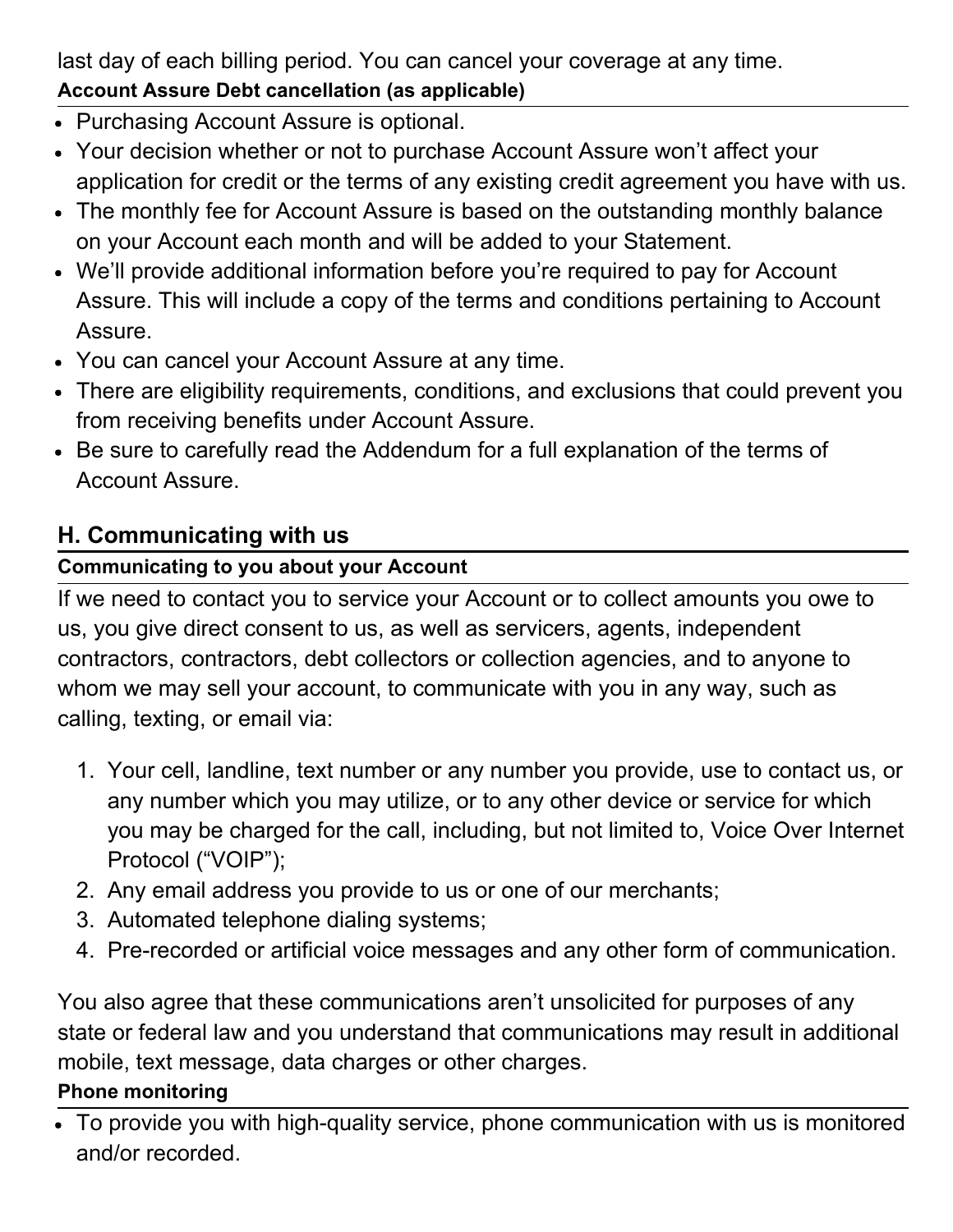- You agree that we monitor and/or record any phone calls between you and us.
- Please inform all authorized cardholders of this provision, including anyone acting on your behalf or making payments on this Account.

### Communication in Languages Other Than English

You agree to receive all communications and correspondence relating to your Account in English. We may, at our option, communicate with you and/or provide translated documents in a language other than English. Any such communications or documents are provided solely as a courtesy. We may stop communicating with you in non-English languages and/or providing translated documents at any time. While we have attempted to ensure the accuracy of our translations, we are not liable for any inaccuracies in translation or for any misunderstandings due to differences in language usage or dialect. In the event of any inconsistencies between the English version and the translation, the English version will control.

#### For Wisconsin residents:

If you are married, please contact us immediately upon receipt of this Agreement at 1-888-428-8810 (TDD/TTY 1-800-695-1788) and provide us with the name and address of your spouse. We are required to inform your spouse that we have opened a credit account for you.

### For bankruptcy notifications:

All bankruptcy notices and related correspondence to Comenity Bank should be sent to the following address: Comenity Bank, Bankruptcy Department, PO Box 182125, Columbus, Ohio 43218-2125.

## I. Arbitration and jury trial waiver

### A. Jury trial waiver

TO THE EXTENT PERMITTED BY LAW, YOU AND WE WAIVE ANY RIGHT TO TRIAL BY JURY IN THE EVENT OF A LAWSUIT ARISING OUT OF OR RELATED TO THIS AGREEMENT. THIS JURY TRIAL WAIVER SHALL NOT AFFECT THE ARBITRATION PROVISION BELOW (INCLUDING THE JURY TRIAL WAIVER CONTAINED THEREIN). YOU AND WE EACH REPRESENT THAT THIS WAIVER IS GIVEN KNOWINGLY, WILLINGLY AND VOLUNTARILY.

#### B. Notice and cure

Prior to bringing a lawsuit or initiating an arbitration that asserts a claim arising out of or related to this Agreement (as further defined below, a "Claim"), the party asserting the Claim (the "Claimant") shall give the other party (the "Defendant") written notice of the Claim (a "Claim Notice") and a reasonable opportunity, not less than 30 days, to resolve the Claim. Any Claim Notice to you shall be sent in writing to the address we have in our records (or any updated address you subsequently provide to us). Any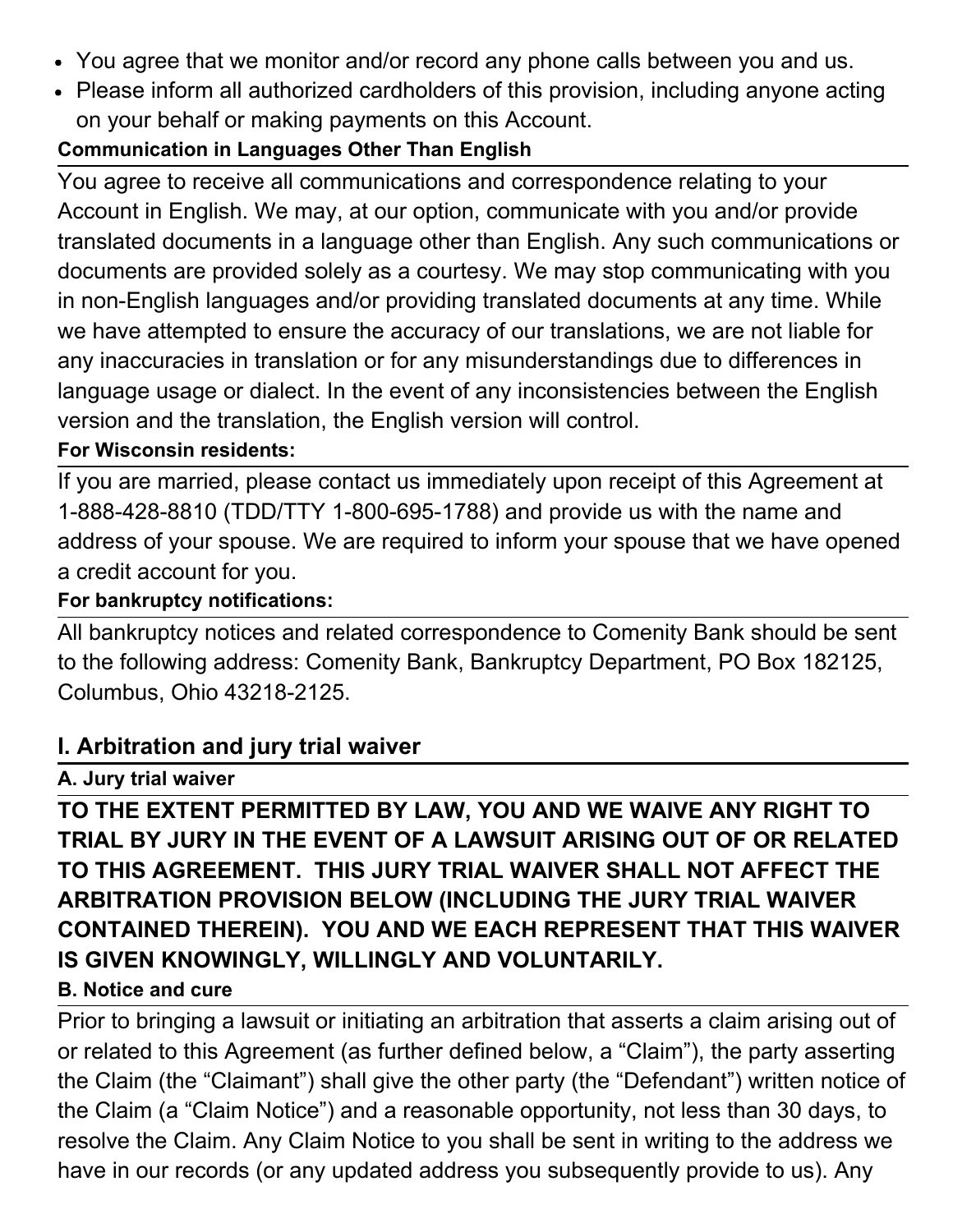Claim Notice to us shall be sent by mail to Comenity Bank, PO Box 182436, Columbus, Ohio 43218-2436 (or any updated address we subsequently provide). Any Claim Notice you send must provide your name, address and Account number. Any Claim Notice must explain the nature of the Claim and the relief that is demanded. You may only submit a Claim Notice on your own behalf and not on behalf of any other party. No third party, other than a lawyer you have personally retained, may submit a Claim Notice on your behalf. The Claimant must reasonably cooperate in providing any information about the Claim that the other party reasonably requests. C. Arbitration provision

READ THIS ARBITRATION PROVISION CAREFULLY. IF YOU DO NOT REJECT THIS ARBITRATION PROVISION IN ACCORDANCE WITH PARAGRAPH C.1. BELOW, IT WILL BE PART OF THIS AGREEMENT AND WILL HAVE A SUBSTANTIAL IMPACT ON THE WAY YOU OR WE WILL RESOLVE ANY CLAIM WHICH YOU OR WE HAVE AGAINST EACH OTHER NOW OR IN THE FUTURE.

- 1. Your Right to Reject: If you don't want this Arbitration Provision (and any prior arbitration agreement between you and us ("Prior Arbitration Agreement")) to apply, you may reject it by mailing us a written rejection notice which gives the name of each Cardholder and contains a statement that you (both of you, if more than one) reject the Arbitration Provision of this Agreement. The rejection notice must be sent to us at Comenity Bank, PO Box 182422, Columbus, Ohio 43218-2422. A rejection notice is only effective if it is signed by you (all of you, if more than one) and if we receive it within thirty (30) calendar days after the date we first provide you with a credit card agreement or written notice providing you a right to reject this Arbitration Provision. Your rejection of this Arbitration Provision will not affect any other provision of this Agreement or your ability to obtain credit.
- 2. Parties Subject to Arbitration: Solely as used in this Arbitration Provision (and not elsewhere in this Agreement), the terms "we," "us" and "our" mean (a) Comenity Bank, any parent, subsidiary or affiliate of the Bank and the employees, officers and directors of such companies (the "Bank Parties"); and (b) any other person or company that provides any services in connection with this Agreement if you assert a Claim against such other person or company at the same time you assert a Claim against any Bank Party.
- 3. Covered Claims: "Claim" means any claim, dispute or controversy between you and us that in any way arises from or relates to this Agreement, the Account, the issuance of any Card, any rewards program, any prior agreement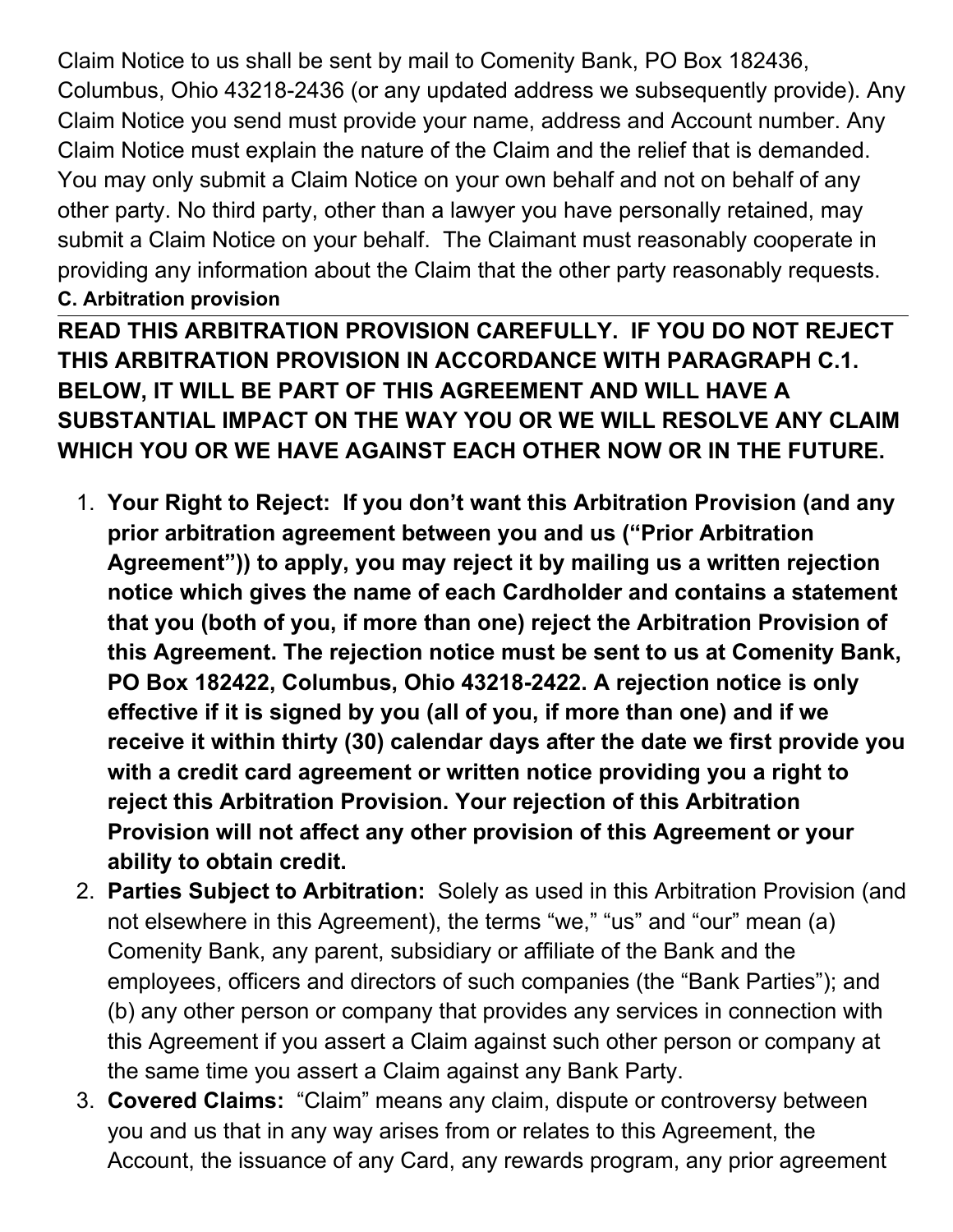or account. "Claim" includes disputes arising from actions or omissions prior to the date any Card was issued to you, including the advertising related to, application for or approval of the Account. "Claim" has the broadest possible meaning, and includes initial claims, counterclaims, cross-claims and third-party claims. It includes disputes based upon contract, tort, consumer rights, fraud and other intentional torts, constitution, statute, regulation, ordinance, common law and equity (including any claim for injunctive or declaratory relief). "Claim" does not include disputes about the validity, enforceability, coverage or scope of this Arbitration Provision or any part thereof (including, without limitation, the prohibition against class proceedings, private attorney general proceedings and/or multiple party proceedings described in Paragraph C.7 (the "Class Action Waiver"), the last sentence of Paragraph C.13 and/or this sentence); all such disputes are for a court and not an arbitrator to decide. However, any dispute or argument that concerns the validity or enforceability of the Agreement as a whole is for the arbitrator, not a court, to decide.

- 4. Starting an Arbitration: Arbitration may be elected by any party with respect to any Claim, even if that party has already initiated a lawsuit with respect to a different Claim. Arbitration is started by giving a written demand for arbitration to the other party. We will not demand to arbitrate an individual Claim that you bring against us in small claims court or your state's equivalent court, if any. But if that Claim is transferred, removed or appealed to a different court, we then have the right to demand arbitration.
- 5. Choosing the Administrator: "Administrator" means the American Arbitration Association ("AAA"), 1633 Broadway, 10th Floor, New York, NY 10019, www.adr.org; JAMS, 620 Eighth Avenue, 34th Floor, New York, NY 10018, www.jamsadr.com; or any other company selected by mutual agreement of the parties. If both AAA and JAMS cannot or will not serve and the parties are unable to select an Administrator by mutual consent, the Administrator will be selected by a court. The arbitrator will be appointed by the Administrator in accordance with the rules of the Administrator. However, the arbitrator must be a retired or former judge or a lawyer with at least 10 years of experience. You get to select the Administrator if you give us written notice of your selection with your notice that you are electing to arbitrate any Claim or within 20 days after we give you notice that we are electing to arbitrate any Claim (or, if you dispute our right to require arbitration of the Claim, within 20 days after that dispute is finally resolved). If you do not select the Administrator on time, we may do it. Notwithstanding any language in this Arbitration Provision to the contrary, no arbitration may be administered, without the consent of all parties to the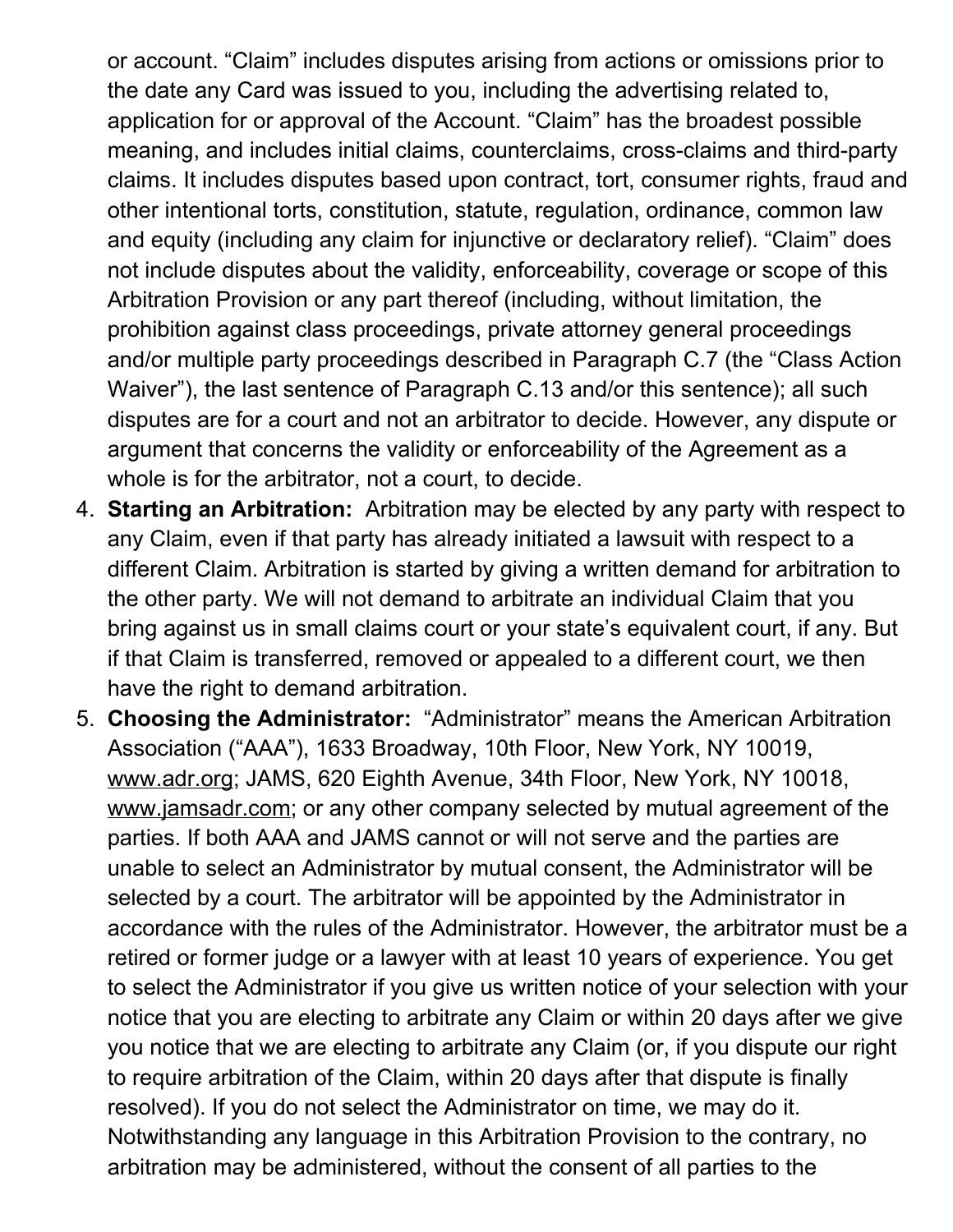arbitration, by any Administrator that has in place a formal or informal policy that is inconsistent with the Class Action Waiver.

- 6. Court and Jury Trials Prohibited; Other Limitations on Legal Rights: IF YOU OR WE ELECT TO ARBITRATE A CLAIM, YOU WILL NOT HAVE THE RIGHT TO PURSUE THAT CLAIM IN COURT OR HAVE A JURY DECIDE THE CLAIM. ALSO, YOUR ABILITY TO OBTAIN INFORMATION FROM US IS MORE LIMITED IN AN ARBITRATION THAN IN A LAWSUIT. OTHER RIGHTS THAT YOU WOULD HAVE IF YOU WENT TO COURT MAY ALSO NOT BE AVAILABLE IN ARBITRATION.
- 7. Prohibition Against Certain Proceedings: IF YOU OR WE ELECT TO ARBITRATE A CLAIM: (1) NEITHER YOU NOR WE MAY PARTICIPATE IN A CLASS ACTION IN COURT OR IN CLASS-WIDE ARBITRATION, EITHER AS A PLAINTIFF, DEFENDANT OR CLASS MEMBER; (2) NEITHER YOU NOR WE MAY ACT AS A PRIVATE ATTORNEY GENERAL IN COURT OR IN ARBITRATION; (3) CLAIMS BROUGHT BY OR AGAINST YOU MAY NOT BE JOINED OR CONSOLIDATED WITH CLAIMS BROUGHT BY OR AGAINST ANY OTHER PERSON; AND (4) THE ARBITRATOR SHALL HAVE NO POWER OR AUTHORITY TO CONDUCT A CLASS-WIDE ARBITRATION, PRIVATE ATTORNEY GENERAL ARBITRATION OR MULTIPLE-PARTY ARBITRATION.
- 8. Location and Costs of Arbitration: Any arbitration hearing that you attend must take place at a location reasonably convenient to you. We will pay any and all fees of the Administrator and/or the arbitrator if applicable law requires us to, if you prevail in the arbitration or if we must bear such fees in order for this Arbitration Provision to be enforced. If you demand an arbitration, we will pay your reasonable attorneys' and experts' fees if you prevail or if we must bear such fees in order for this Arbitration Provision to be enforced. Also, we will bear any fees if applicable law requires us to.
- 9. Governing Law: This Arbitration Provision involves interstate commerce and is governed by the Federal Arbitration Act, 9 U.S.C. §§ 1-16 (the "FAA"), and not by any state arbitration law. The arbitrator must apply applicable substantive law consistent with the FAA and applicable statutes of limitations and claims of privilege recognized at law. The arbitrator may award any remedy provided by the substantive law that would apply if the action were pending in court (including, without limitation, punitive damages, which shall be governed by the Constitutional standards employed by the courts). At the timely request of either party, the arbitrator must provide a brief written explanation of the basis for the award.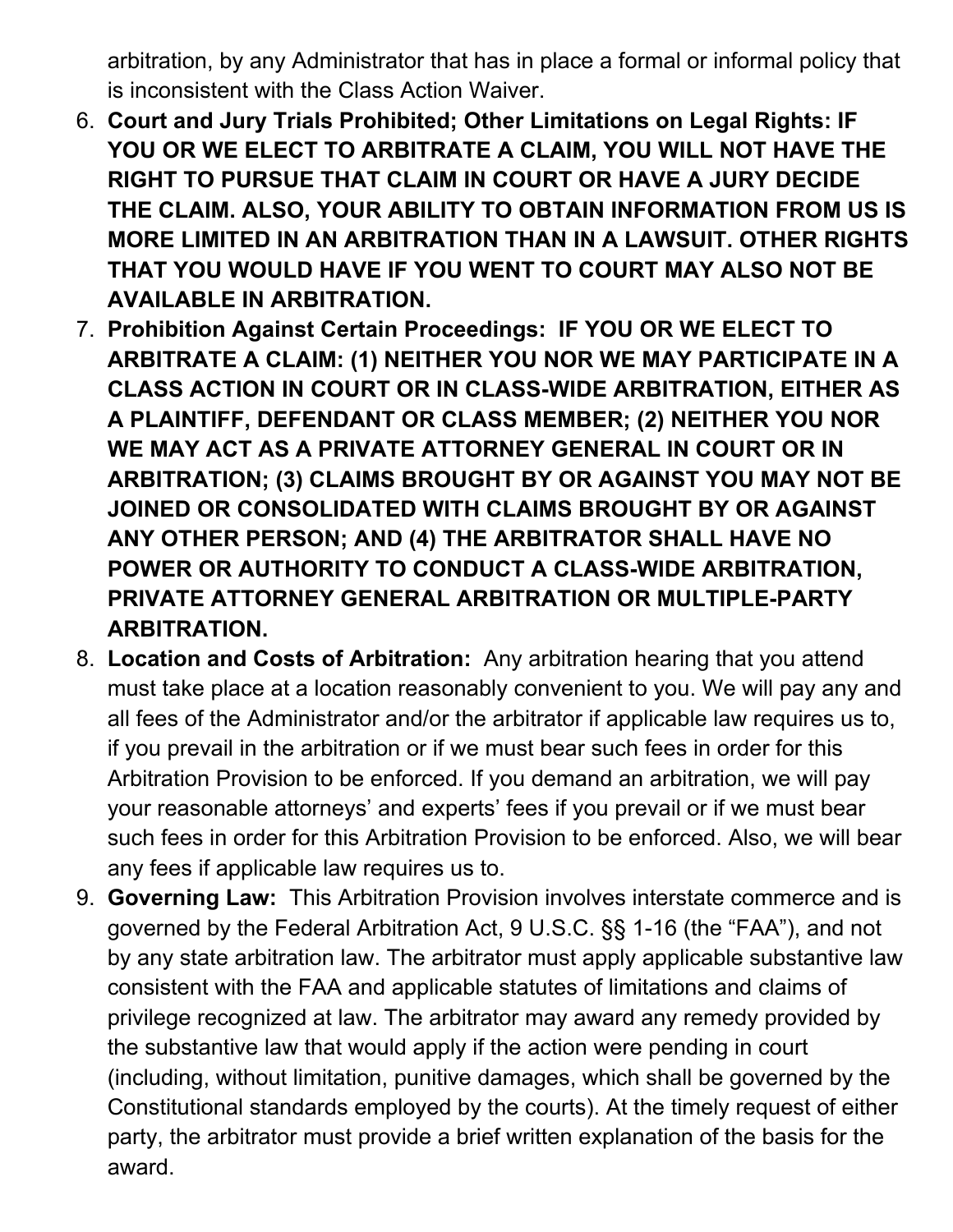- 10. Right to Discovery: In addition to the parties' rights to obtain discovery pursuant to the arbitration rules of the Administrator, either party may submit a written request to the arbitrator to expand the scope of discovery normally allowable under the arbitration rules of the Administrator. The arbitrator shall have discretion to grant or deny that request.
- 11. Arbitration Result and Right of Appeal: Judgment upon the arbitrator's award may be entered by any court having jurisdiction. The arbitrator's decision is final and binding, except for any right of appeal provided by the FAA. However, if the amount of the Claim exceeds \$50,000 or involves a request for injunctive or declaratory relief that could foreseeably involve a cost or benefit to either party exceeding \$50,000, any party can, within 30 days after the entry of the award by the arbitrator, appeal the award to a three-arbitrator panel administered by the Administrator. The panel shall reconsider anew any aspect of the initial award requested by the appealing party. The decision of the panel shall be by majority vote. Reference in this Arbitration Provision to "the arbitrator" shall mean the panel if an appeal of the arbitrator's decision has been taken. The costs of such an appeal will be borne in accordance with Paragraph C.8. above.
- 12. Rules of Interpretation: This Arbitration Provision shall survive the repayment of all amounts owed under this Agreement, the closing of the Account, any legal proceeding and any bankruptcy to the extent consistent with applicable bankruptcy law. In the event of a conflict or inconsistency between this Arbitration Provision, on the one hand, and the applicable arbitration rules or the other provisions of this Agreement, on the other hand, this Arbitration Provision shall govern. This Arbitration Provision replaces any Prior Arbitration Agreement.
- 13. Severability: If any portion of this Arbitration Provision, other than the Class Action Waiver, is deemed invalid or unenforceable, the remaining portions shall nevertheless remain in force. If a determination is made that the Class Action Waiver is unenforceable, only this sentence of the Arbitration Agreement will remain in force and the remaining provisions shall be null and void, provided that the determination concerning the Class Action Waiver shall be subject to appeal.
- 14. Special Payment: If (1) you submit a Claim Notice in accordance with Paragraph B above on your own behalf (and not on behalf of any other party); (2) we refuse to provide you with the relief you request; and (3) an arbitrator subsequently determines that you were entitled to such relief (or greater relief), the arbitrator shall award you at least \$5,100 (plus any fees and costs to which you are entitled).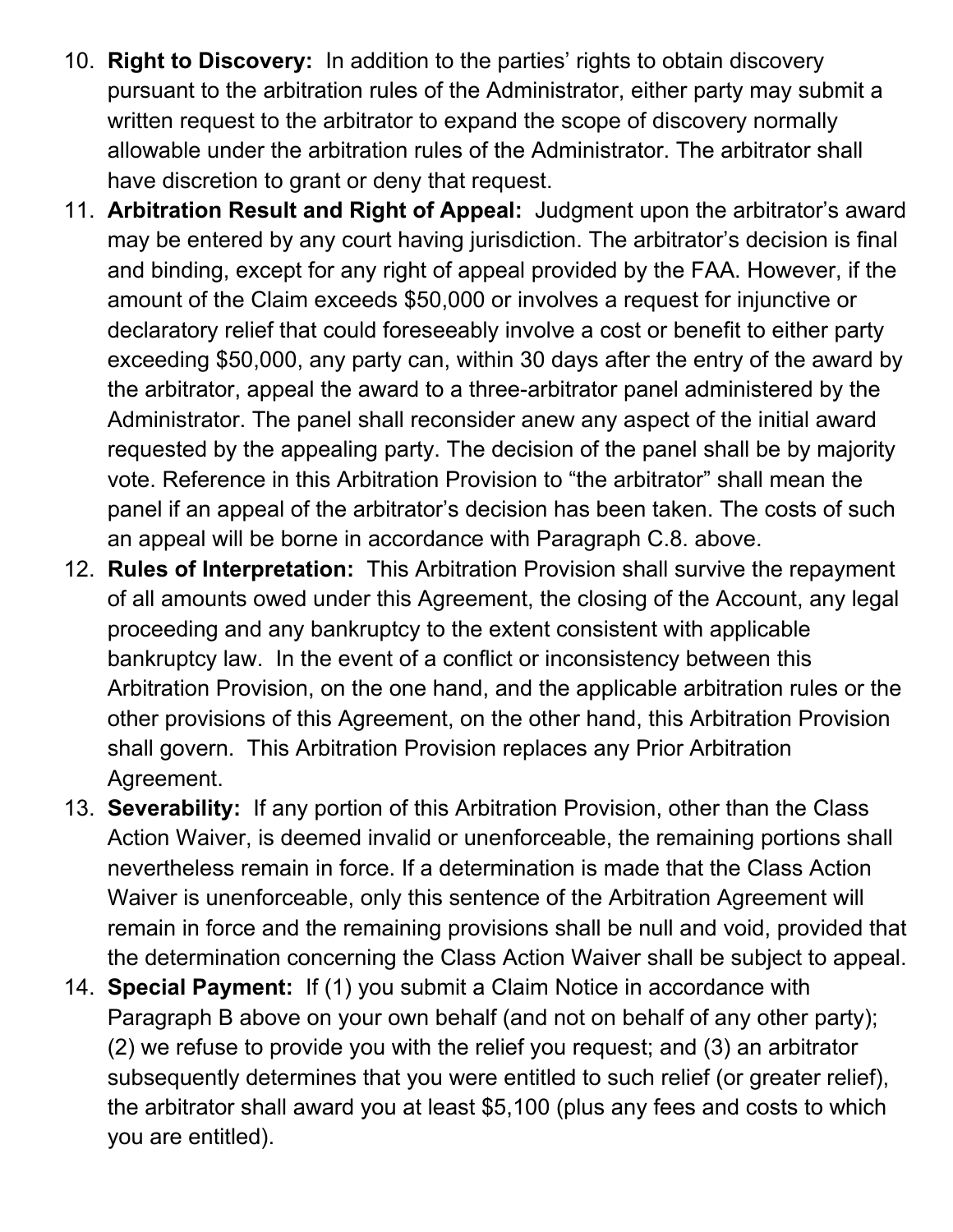## Printer-friendly version (PDF)

You need Adobe Reader to view PDF files. You may download it for free from Adobe.

rev. 04/13

| <b>WHAT DOES COMENITY DO WITH YOUR PERSONAL</b><br><b>FACTS</b><br><b>INFORMATION?</b> |  |
|----------------------------------------------------------------------------------------|--|
|----------------------------------------------------------------------------------------|--|

| Why? | Financial companies choose how they share your personal<br>information. Federal law gives consumers the right to limit some<br>but not all sharing. Federal law also requires us to tell you how<br>we collect, share, and protect your personal information. Please<br>read this notice carefully to understand what we do. |
|------|------------------------------------------------------------------------------------------------------------------------------------------------------------------------------------------------------------------------------------------------------------------------------------------------------------------------------|
|------|------------------------------------------------------------------------------------------------------------------------------------------------------------------------------------------------------------------------------------------------------------------------------------------------------------------------------|

|       | The types of personal information we collect and share depend<br>on the product or service you have with us. This information can<br>include: |
|-------|-----------------------------------------------------------------------------------------------------------------------------------------------|
| What? | • Social Security number and income<br>• Account balances and payment history<br>• Credit history and credit scores                           |

| How? | All financial companies need to share customers' personal<br>information to run their everyday business. In the section below,<br>we list the reasons financial companies can share their<br>customers' personal information; the reasons Comenity chooses<br>to share; and whether you can limit this sharing. |
|------|-----------------------------------------------------------------------------------------------------------------------------------------------------------------------------------------------------------------------------------------------------------------------------------------------------------------|
|------|-----------------------------------------------------------------------------------------------------------------------------------------------------------------------------------------------------------------------------------------------------------------------------------------------------------------|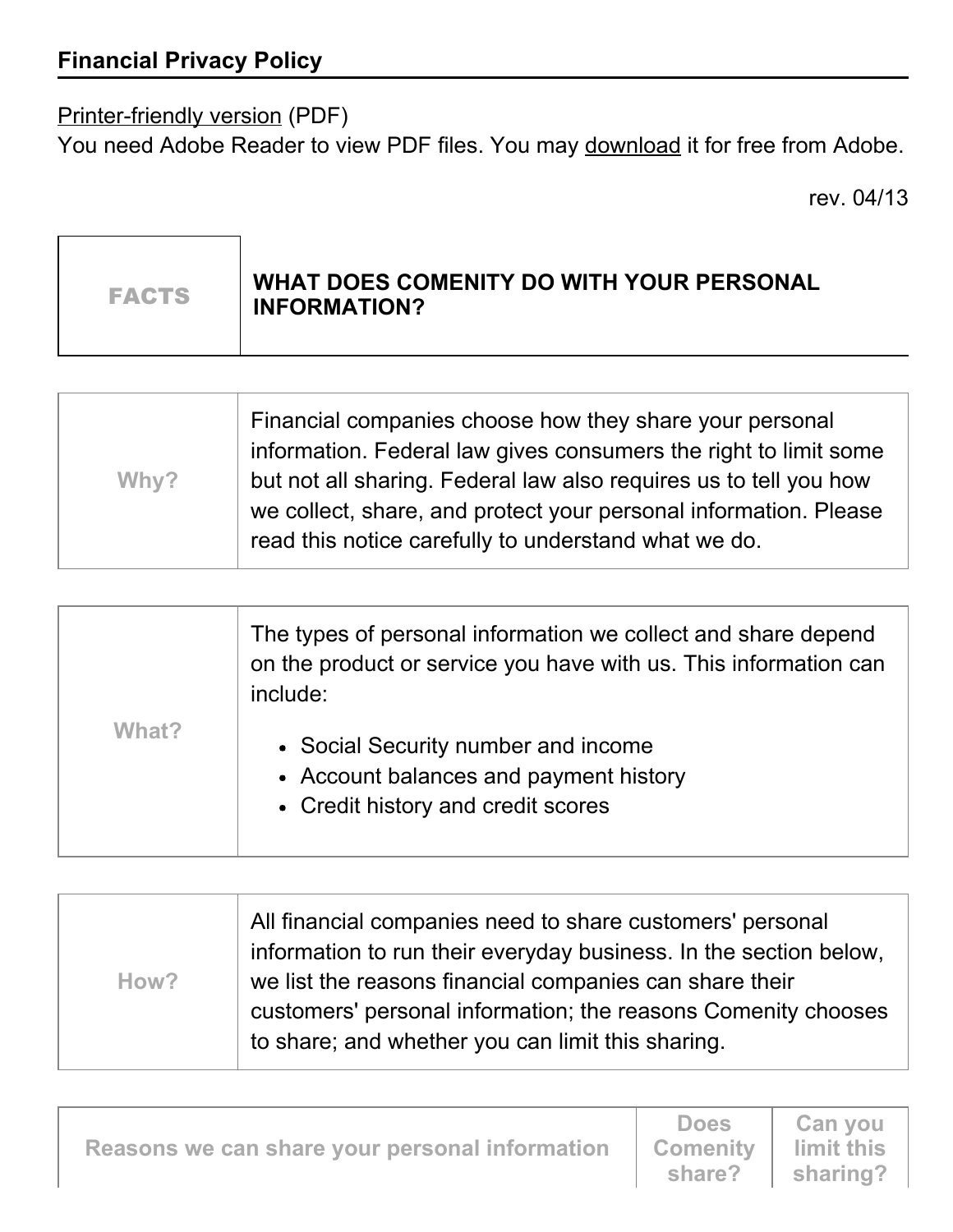| For our everyday business purposes-such as to<br>process your transactions, maintain your account(s),<br>respond to court orders and legal investigations, or<br>report to credit bureaus | Yes | <b>No</b> |
|-------------------------------------------------------------------------------------------------------------------------------------------------------------------------------------------|-----|-----------|
| For our marketing purposes-to offer our products and<br>services to you                                                                                                                   | Yes | <b>No</b> |
| For joint marketing with other financial companies                                                                                                                                        | Yes | <b>No</b> |
| For our affiliates' everyday business purposes-<br>information about your transactions and experiences                                                                                    | Yes | <b>No</b> |
| For our affiliates' everyday business purposes-<br>information about your creditworthiness                                                                                                | Yes | Yes       |
| For our affiliates to market to you                                                                                                                                                       | Yes | Yes       |
| For nonaffiliates to market to you                                                                                                                                                        | Yes | Yes       |

|                         | • Comenity Bank customers: Call 1-800-220-1181 (TDD/TTY<br>1-800-695-1788) - our menu will prompt you through your<br>choices.<br>• Comenity Capital Bank customers: Call 1-877-287-5012<br>(TDD/ TTY 1-888-819-1918) - our menu will prompt you<br>through your choices.                                     |
|-------------------------|---------------------------------------------------------------------------------------------------------------------------------------------------------------------------------------------------------------------------------------------------------------------------------------------------------------|
| To limit our<br>sharing |                                                                                                                                                                                                                                                                                                               |
|                         | Please note:<br>If you are a new customer, we can begin sharing your<br>information 30 days from the date we sent this notice. When you<br>are no longer our customer, we continue to share your<br>information as described in this notice.<br>However, you can contact us at any time to limit our sharing. |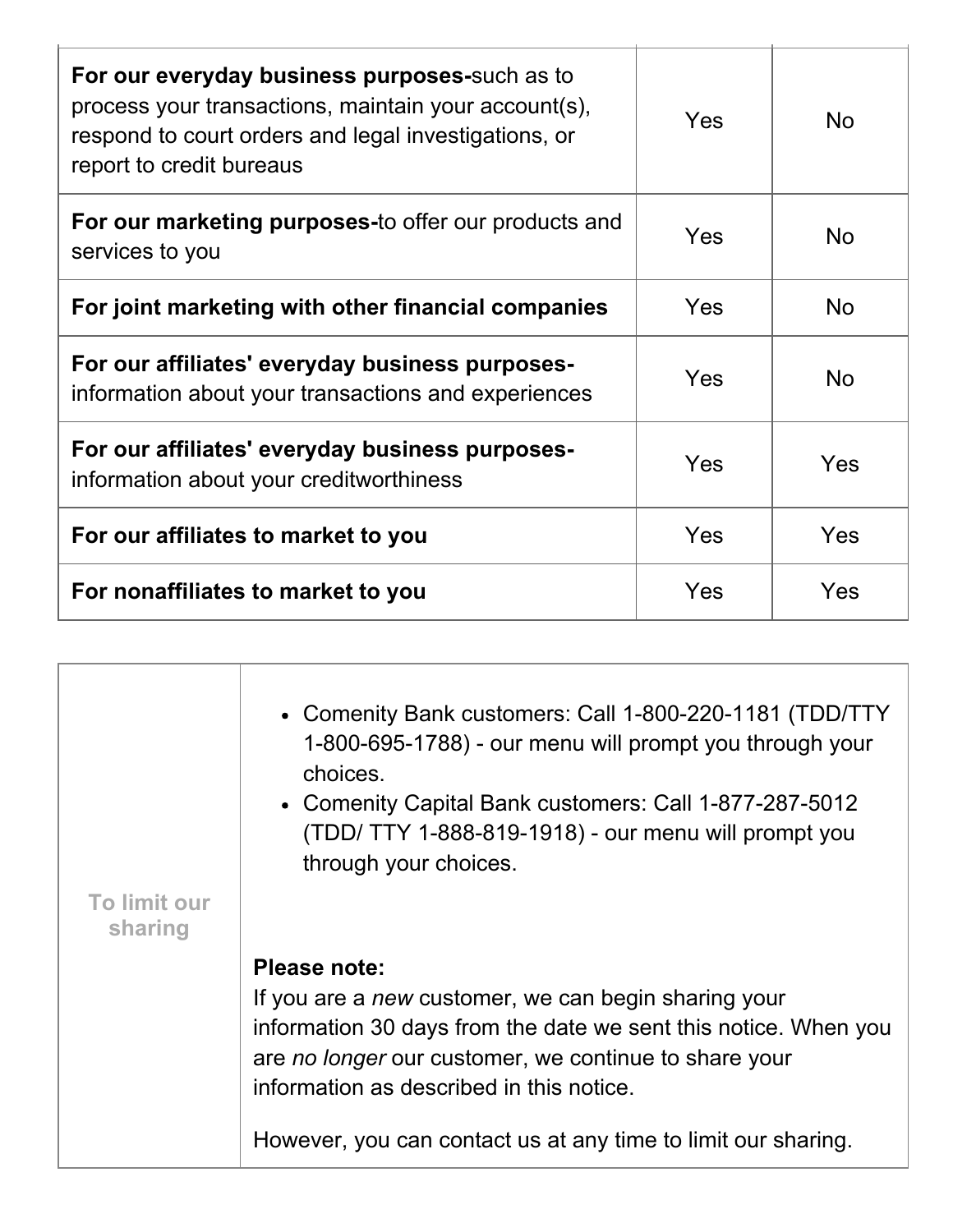| Who we are                             |                                                                                                                            |
|----------------------------------------|----------------------------------------------------------------------------------------------------------------------------|
| Who is<br>providing<br>this<br>notice? | This privacy notice is provided by the Comenity family of companies,<br>including Comenity Bank and Comenity Capital Bank. |

| To protect your personal information from unauthorized access<br>and use, we use security measures that comply with federal law.<br>These measures include computer safeguards and secured files<br>and buildings.                                                                                                                                                                                              |
|-----------------------------------------------------------------------------------------------------------------------------------------------------------------------------------------------------------------------------------------------------------------------------------------------------------------------------------------------------------------------------------------------------------------|
| We collect your personal information, for example, when you<br>open an account or provide account information<br>$\bullet$<br>give us your income information<br>• use your credit or show your driver's license<br>We also collect your personal information from others, such as<br>credit bureaus, affiliates, or other companies.                                                                           |
| Federal law gives you the right to limit only<br>• sharing for affiliates' everyday business purposes-<br>information about your creditworthiness<br>• affiliates from using your information to market to you<br>• sharing for nonaffiliates to market to you<br>State laws and individual companies may give you additional<br>rights to limit sharing. See below for more on your rights under<br>state law. |
|                                                                                                                                                                                                                                                                                                                                                                                                                 |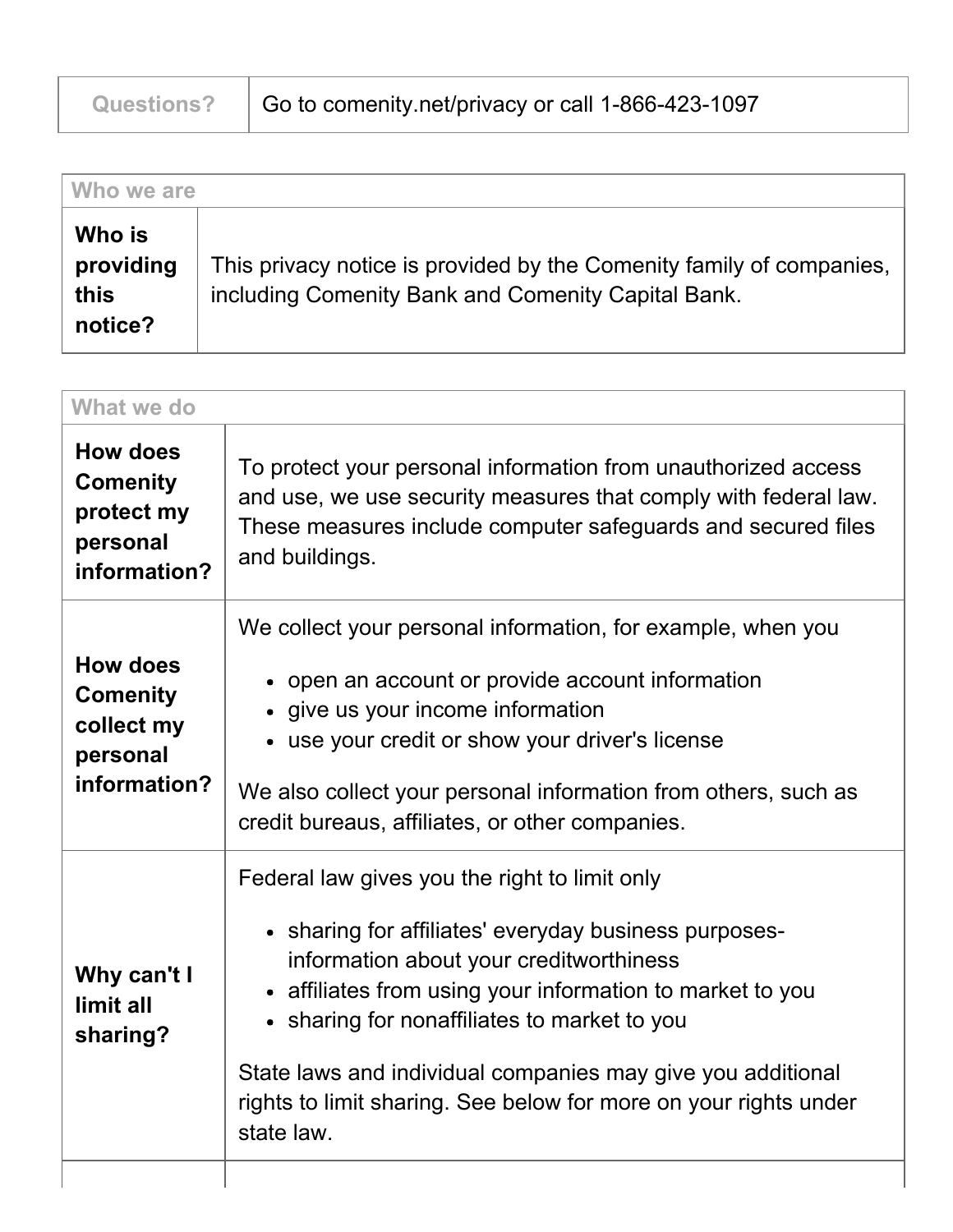| What<br>happens<br>when I limit<br>sharing for<br>an account I<br>hold jointly<br>with<br>someone<br>else? | Your choices will apply to everyone on your account. |
|------------------------------------------------------------------------------------------------------------|------------------------------------------------------|
|------------------------------------------------------------------------------------------------------------|------------------------------------------------------|

| <b>Definitions</b>   |                                                                                                                                                                                                                                                                                                                                                  |  |
|----------------------|--------------------------------------------------------------------------------------------------------------------------------------------------------------------------------------------------------------------------------------------------------------------------------------------------------------------------------------------------|--|
| <b>Affiliates</b>    | Companies related by common ownership or control. They can<br>be financial and nonfinancial companies.<br>• Our affiliates include companies with a Comenity name;<br>financial companies such as Comenity Capital Bank and<br>Comenity Bank, other Comenity entities; nonfinancial<br>companies such as Epsilon, Alliance Data, and LoyaltyOne. |  |
| <b>Nonaffiliates</b> | Companies not related by common ownership or control. They<br>can be financial and nonfinancial companies.<br>• Nonaffiliates we share with can include financial service<br>providers, retailers, direct marketers, publishers and<br>nonprofit organizations.                                                                                  |  |
| Joint<br>marketing   | A formal agreement between nonaffiliated financial companies<br>that together market financial products or services to you.<br>Our joint marketing partners include lenders and insurance<br>companies.                                                                                                                                          |  |

Other important information

We also will comply with more restrictive state laws to the extent that they apply.